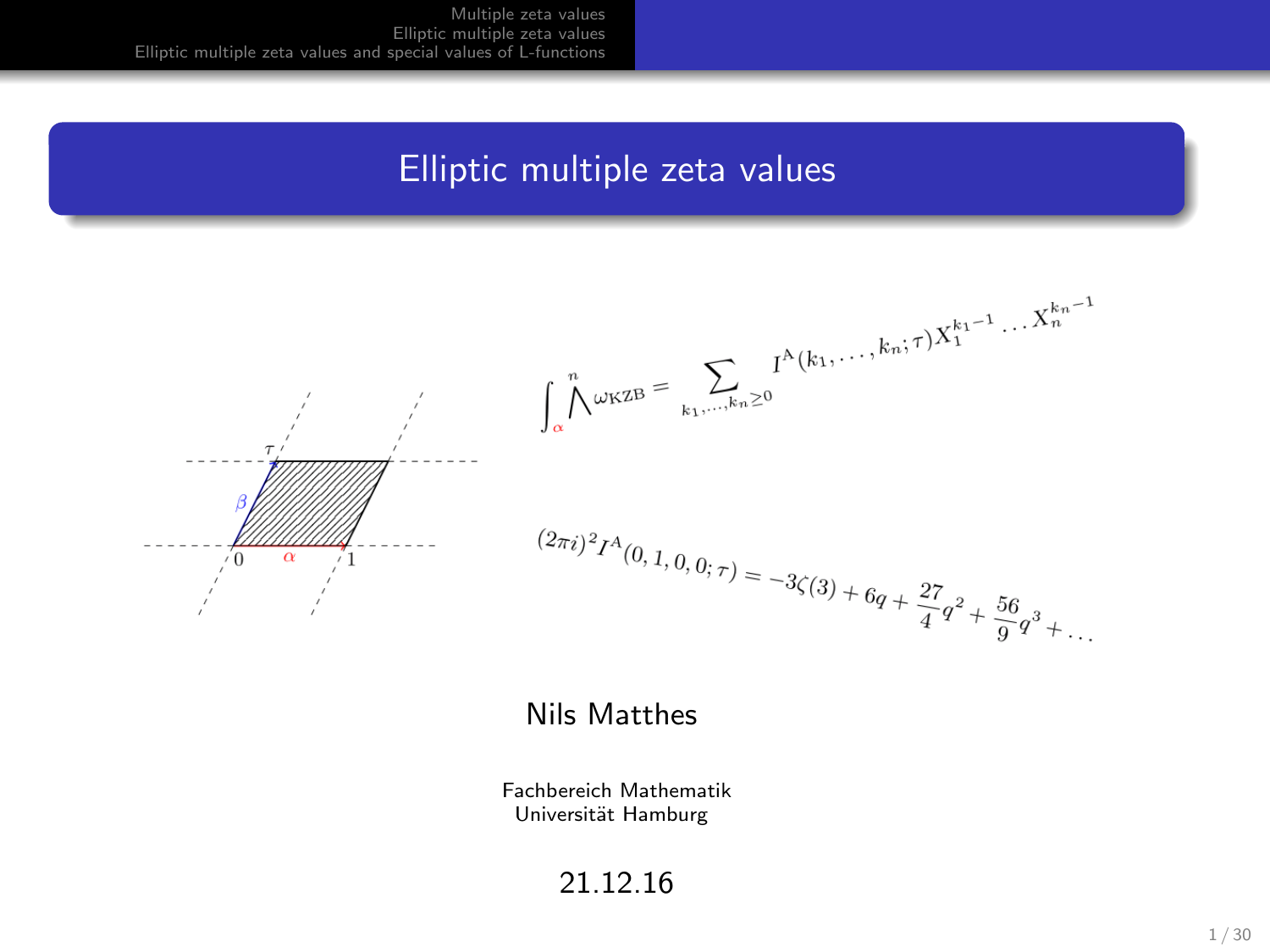# <span id="page-1-0"></span>Introduction

Common theme in number theory/arithmetic geometry: associate intrinsic numbers ("periods") to geometric objects

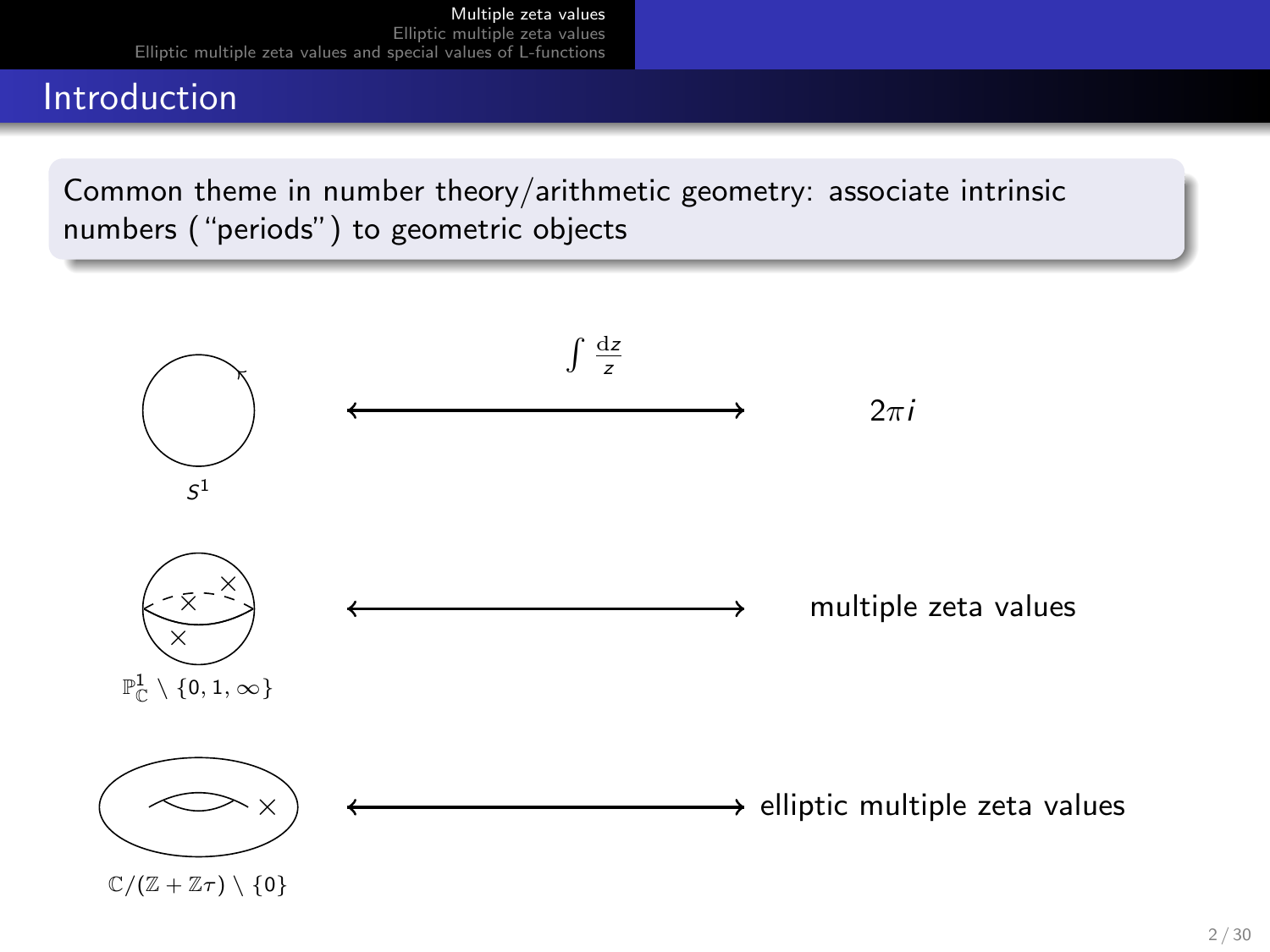# Multiple zeta values

### **Definition**

For natural numbers  $k_1, \ldots, k_{n-1}, k_n \geq 2$  define the multiple zeta value

$$
\zeta(k_1,\ldots,k_n)=\sum_{0
$$

Also, let  $\mathcal Z$  be the Q-vector space spanned by all multiple zeta values.

#### Proposition

 $Z$  is a Q-subalgebra of  $\mathbb{R}$ .

### Deligne, Drinfeld, Kontsevich . . .

Multiple zeta values arise naturally from the monodromy of the Knizhnik-Zamolodchikov connection  $\nabla_{\mathrm{KZ}}$  on  $\mathbb{P}^1_\mathbb{C}\setminus\{0,1,\infty\}.$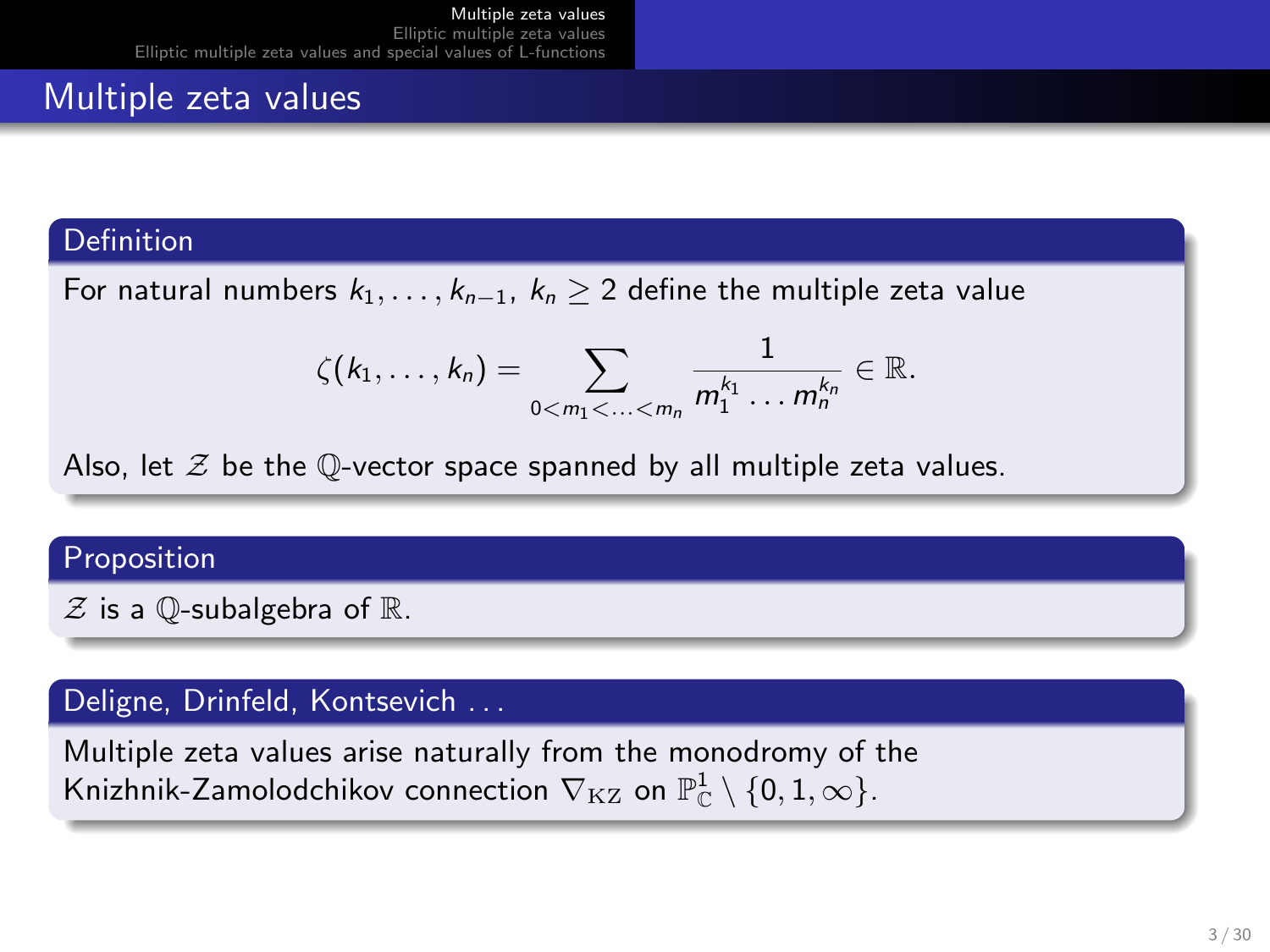### Geometry of multiple zeta values I

Let  $x_0, x_1$  formal, non-commuting variables,  $\mathbb{C}\langle\langle x_0, x_1 \rangle\rangle$  formal power series.

#### Knizhnik-Zamolodchikov connection

$$
\nabla_{\mathrm{KZ}} := d - \omega_{\mathrm{KZ}}, \quad \omega_{\mathrm{KZ}} = \omega_0 \cdot x_0 + \omega_1 \cdot x_1,
$$

where  $\omega_0 = \frac{dz}{z}$ ,  $\omega_1 = \frac{dz}{z-1}$ .

This connection is integrable:  $\nabla_{\rm KZ}^2 = 0$ .

Monodromy map:

$$
\begin{aligned}\mathcal{T}_{a,b}^{\mathrm{KZ}} &: \pi_1(\mathbb{P}^1_\mathbb{C}\setminus\{0,1,\infty\};b,a) \to \mathbb{C}\langle\!\langle x_0,x_1\rangle\!\rangle, \\ &\gamma \mapsto 1 + \sum_{n=1}^\infty \int_\gamma \bigwedge^n \omega_{\mathrm{KZ}}, \end{aligned}
$$

for all  $a, b \in \mathbb{P}^1_{\mathbb{C}} \setminus \{0, 1, \infty\}.$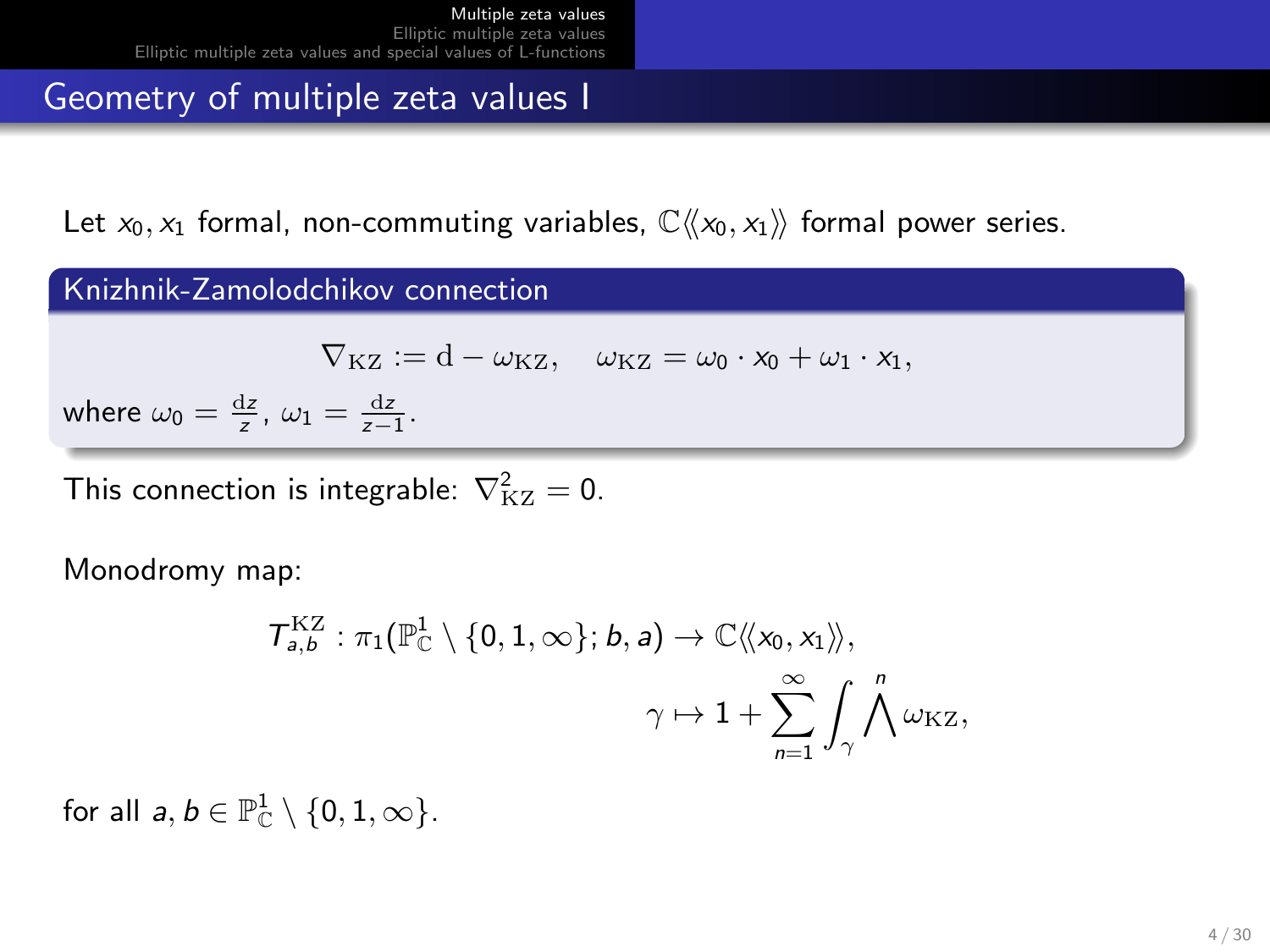### Geometry of multiple zeta values II

The canonical path from 0 to 1 is called "droit chemin" (dch).



The monodromy of  $\nabla_{\mathrm{KZ}}$  along dch diverges, but can be regularized.

Definition (Drinfeld associator)

$$
\Phi_{\mathrm{KZ}}(x_0,x_1):=(\mathcal{T}_{0,1}^{\mathrm{KZ}})^{\mathrm{reg}}(\mathrm{dch})\in\mathbb{C}\langle\!\langle x_0,x_1\rangle\!\rangle.
$$

Proposition (Kontsevich, Le–Murakami)

We have

$$
\mathcal{Z} = \mathsf{Span}_{\mathbb{Q}}\{\Phi_{\mathrm{KZ}}(x_0,x_1)\big|_w \mid w \in \langle x_0,x_1 \rangle\}.
$$

More precisely, for  $w = x_0^{k_n-1}x_1 \ldots x_0^{k_1-1}x_1$ , and  $k := k_1 + \ldots + k_n$ , we have

$$
\Phi_{\mathrm{KZ}}(x_0, x_1)|_w = \int\limits_{1 \ge t_1 \ge \ldots \ge t_k \ge 0} {k_n - 1 \choose \Lambda} \omega_0 \wedge \omega_1 \wedge \ldots \wedge {k_1 - 1 \choose \Lambda} \omega_0 \wedge \omega_1
$$

$$
= (-1)^n \zeta(k_1, \ldots, k_n).
$$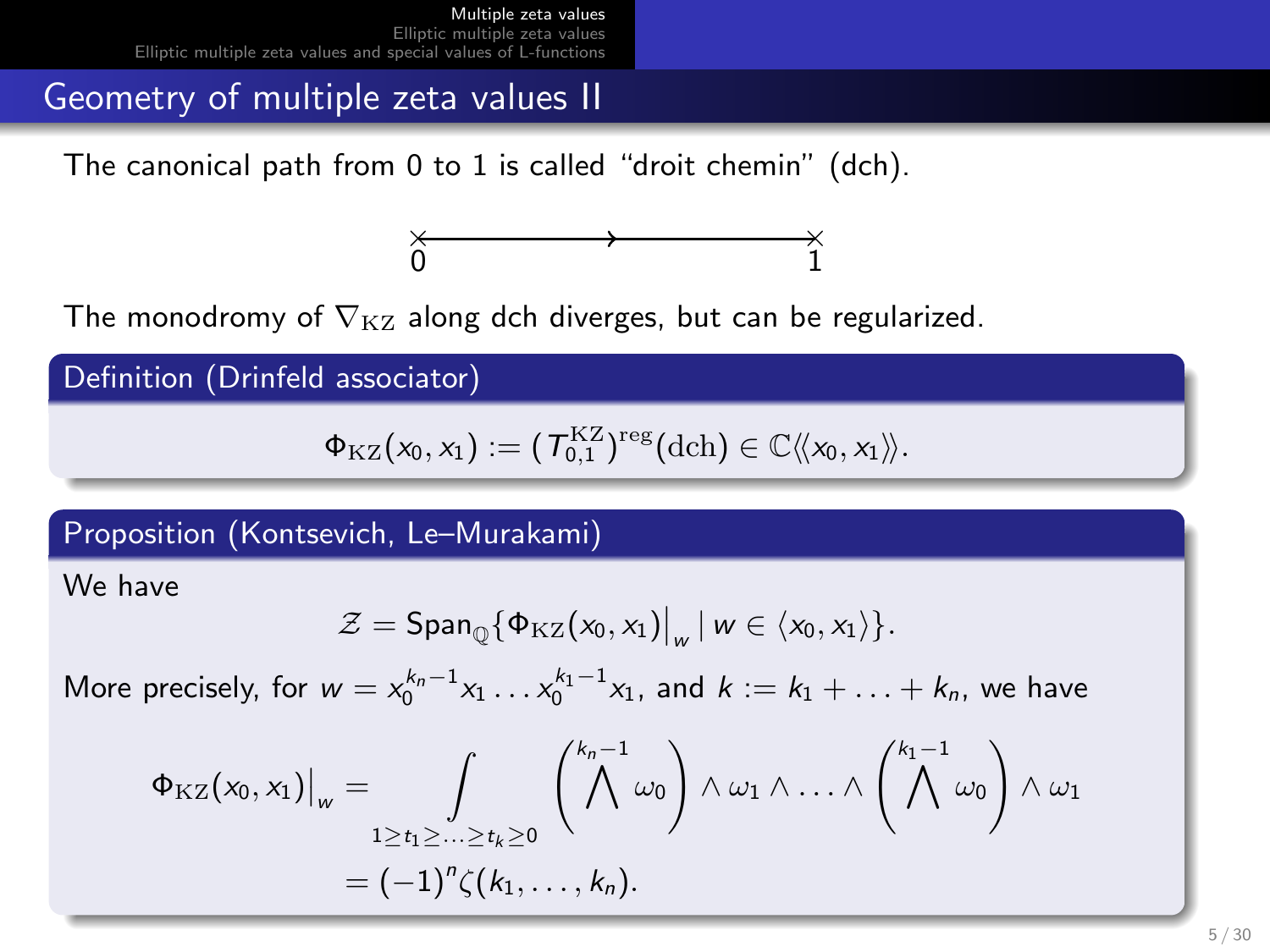# <span id="page-5-0"></span>The elliptic KZB connection (Brown–Levin, Calaque–Enriquez–Etingof, Levin–Racinet,. . . )

Let

$$
E_\tau^\times:=\mathbb{C}/(\mathbb{Z}+\mathbb{Z}\tau)\setminus\{0\}
$$

be the once-punctured complex elliptic curve with modulus  $\tau \in \mathfrak{H}$  ( $\mathfrak{H}$  the upper half-plane).

### Definition (Brown–Levin)

The elliptic Knizhnik-Zamolodchikov-Bernard (KZB) connection is defined as

$$
\nabla_{\mathrm{KZB}}:=\mathrm{d} - \omega_{\mathrm{KZB}}, \quad \omega_{\mathrm{KZB}}=2\pi i \mathrm{d} r \cdot a - \sum_{k=0}^{\infty} \omega^{(k)} \, \text{ad}^k(a)(b) \in \Omega^1(E_r^{\times}) \widehat{\otimes} \mathbb{C} \langle\!\langle a,b \rangle\!\rangle,
$$

### Differential forms

The differential forms  $\omega^{(k)}\in\Omega^1(E_\tau^{\times})$  are defined as coefficients of the Laurent expansion

$$
e^{2\pi i r\alpha} \frac{\theta'_\tau(0)\theta_\tau(\xi+\alpha)}{\theta_\tau(\xi)\theta_\tau(\alpha)} d\xi = \sum_{k=0}^\infty \omega^{(k)} \alpha^{k-1},
$$

at  $\alpha = 0$ , where  $\xi = s + r\tau$  is the coordinate on  $E_{\tau}^{\times}$ .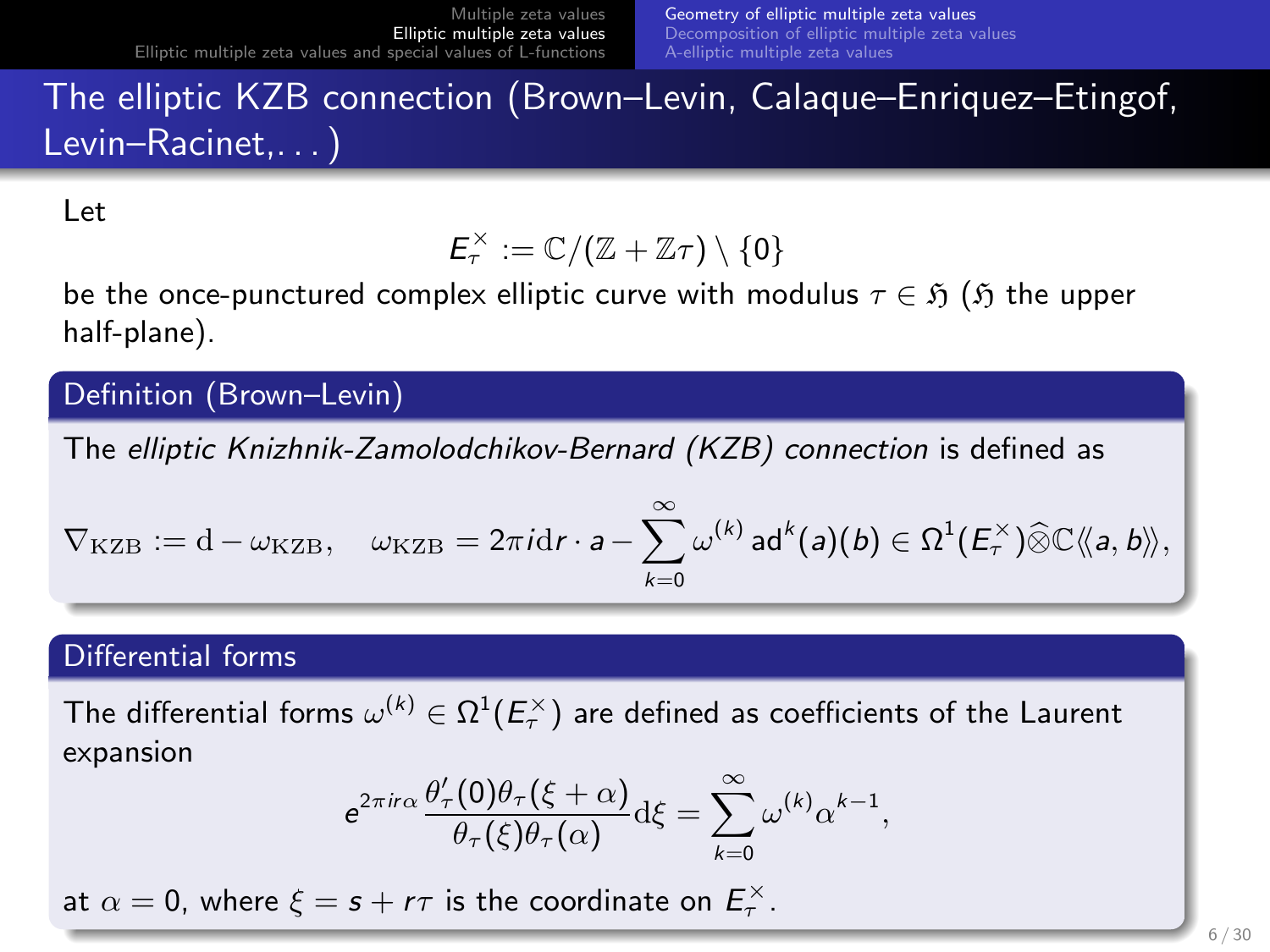# Monodromy of  $\nabla_{\rm KZB}$

Since  $\nabla^2_{\text{KZB}} = 0$ , we get a monodromy representation

$$
\begin{aligned}\nT_{\rho}^{\text{KZB}} : \pi_1(E_{\tau}^{\times}; \rho) &\rightarrow \mathbb{C} \langle\!\langle \mathsf{a}, \mathsf{b} \rangle\!\rangle \\
&\quad \gamma \mapsto 1 + \sum_{n=1}^{\infty} \int_{\gamma} \bigwedge^{n} \omega_{\text{KZB}},\n\end{aligned}
$$

for every  $\rho\in E_{\tau}^{\times}$ . It is uniquely determined on the generators  $\alpha,\beta$  of  $\pi_1(E_{\tau}^{\times};\rho)$ .

A picture of  $E_{\tau}^{\times}$ 

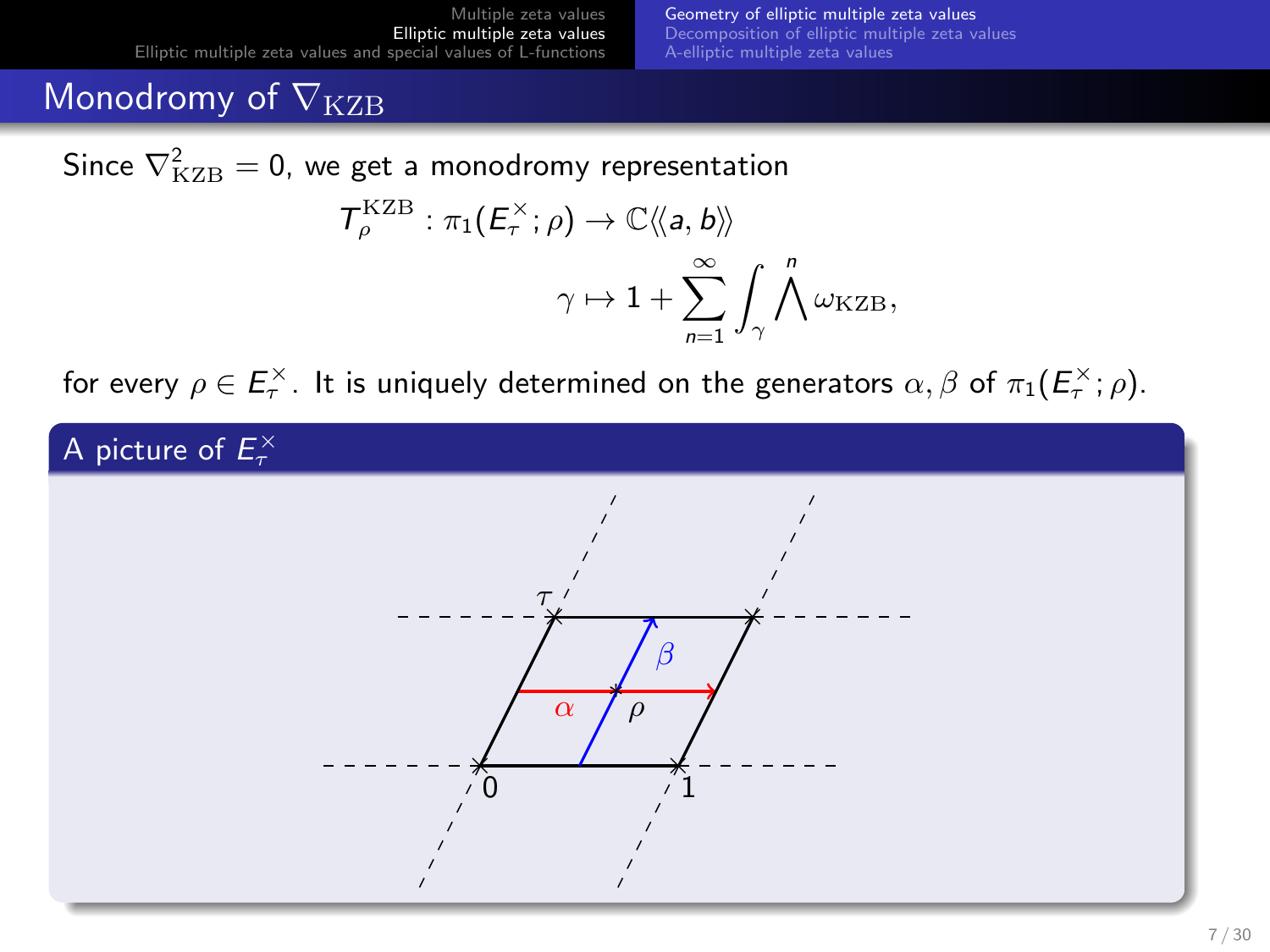# The elliptic KZB associator

For  $\rho \to 0$ ,  $\mathcal{T}_{\rho}^{\rm KZB}(\alpha),$   $\mathcal{T}_{\rho}^{\rm KZB}(\beta)$  diverge, but can be regularized.

Definition (Enriquez)

Define  $A, B : \mathfrak{H} \to \mathbb{C} \langle \langle a, b \rangle \rangle$  to be the regularized limits

$$
A(\tau)=\lim_{\rho\to 0}\,T_\rho^{\rm KZB}(\alpha),\quad B(\tau)=\lim_{\rho\to 0}\,T_\rho^{\rm KZB}(\beta).
$$

Enriquez's elliptic KZB associator is the triple  $(\Phi_{\text{KZ}}$ ,  $A(\tau), B(\tau))$ .

Consider the Q-vector space  $\mathcal{EZ}^{A}$  (resp.  $\mathcal{EZ}^{B}$ ) spanned by the coefficients of  $A(\tau)$  (resp. of  $B(\tau)$ ).

#### Proposition

Both  $\mathcal{E} \mathcal{Z}^{\text{A}}$  and  $\mathcal{E} \mathcal{Z}^{\text{B}}$  are Q-subalgebras of  $\mathcal{O}(\mathfrak{H})$ .

We call  $\mathcal{E} \mathcal{Z}^{A}$  (resp.  $\mathcal{E} \mathcal{Z}^{B}$ ) the algebra of A-elliptic multiple zeta values (resp. algebra of B-elliptic multiple zeta values).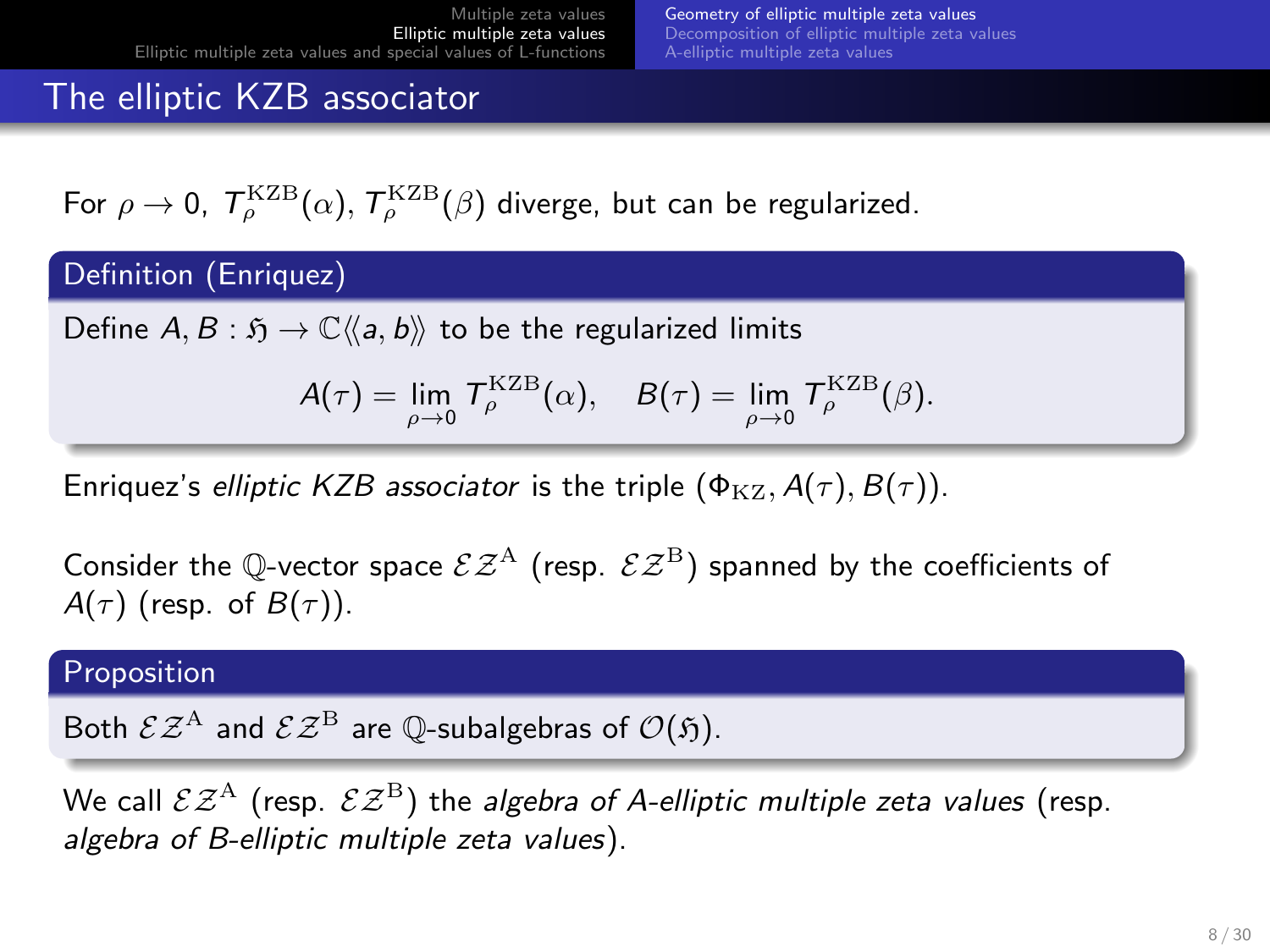# <span id="page-8-0"></span>Algebras of elliptic multiple zeta values

#### Question

What can we say about the structure of  $\mathcal{E} \mathcal{Z}^{\text{A}}$  and  $\mathcal{E} \mathcal{Z}^{\text{B}}$ ?

#### Definition

Let  $\mathfrak{A} = \{a_i\}_{i \in I}$  be a set (an alphabet of letters), and define the shuffle  $\mathbb{O}$ -algebra  $(\mathbb{Q}\langle\mathfrak{A}\rangle, \mathfrak{U})$  as follows: Its underlying vector space is

$$
\mathbb{Q}\langle \mathfrak{A}\rangle := \mathsf{Span}_{\mathbb{Q}}\{ \mathbf{a}_{i_1} \ldots \mathbf{a}_{i_n} \, | \, a_{i_j} \in \mathfrak{A}\}.
$$

The (commutative) product is given by the shuffle product

$$
\begin{aligned} &\amalg: \mathbb{Q}\langle \mathfrak{A} \rangle \otimes_{\mathbb{Q}} \mathbb{Q}\langle \mathfrak{A} \rangle \rightarrow \mathbb{Q}\langle \mathfrak{A} \rangle \\ &\mathbf{a}_{i_1} \ldots \mathbf{a}_{i_r} \otimes \mathbf{a}_{i_{r+1}} \ldots \mathbf{a}_{i_{r+s}} \mapsto \sum_{\sigma \in \Sigma_{r,s}} \mathbf{a}_{i_{\sigma(1)}} \ldots \mathbf{a}_{i_{\sigma(r+s)}}, \end{aligned}
$$

where  $\Sigma_{r,s}$  is the set of permutations of  $\{1,\ldots,r+s\}$ , such that  $\sigma^{-1}(1)<\ldots<\sigma^{-1}(r)$  and  $\sigma^{-1}(r+1)<\ldots<\sigma^{-1}(r+s).$ 

Example:  $a_i \sqcup a_i a_k = a_i a_i a_k + a_j a_i a_k + a_j a_k a_i$ .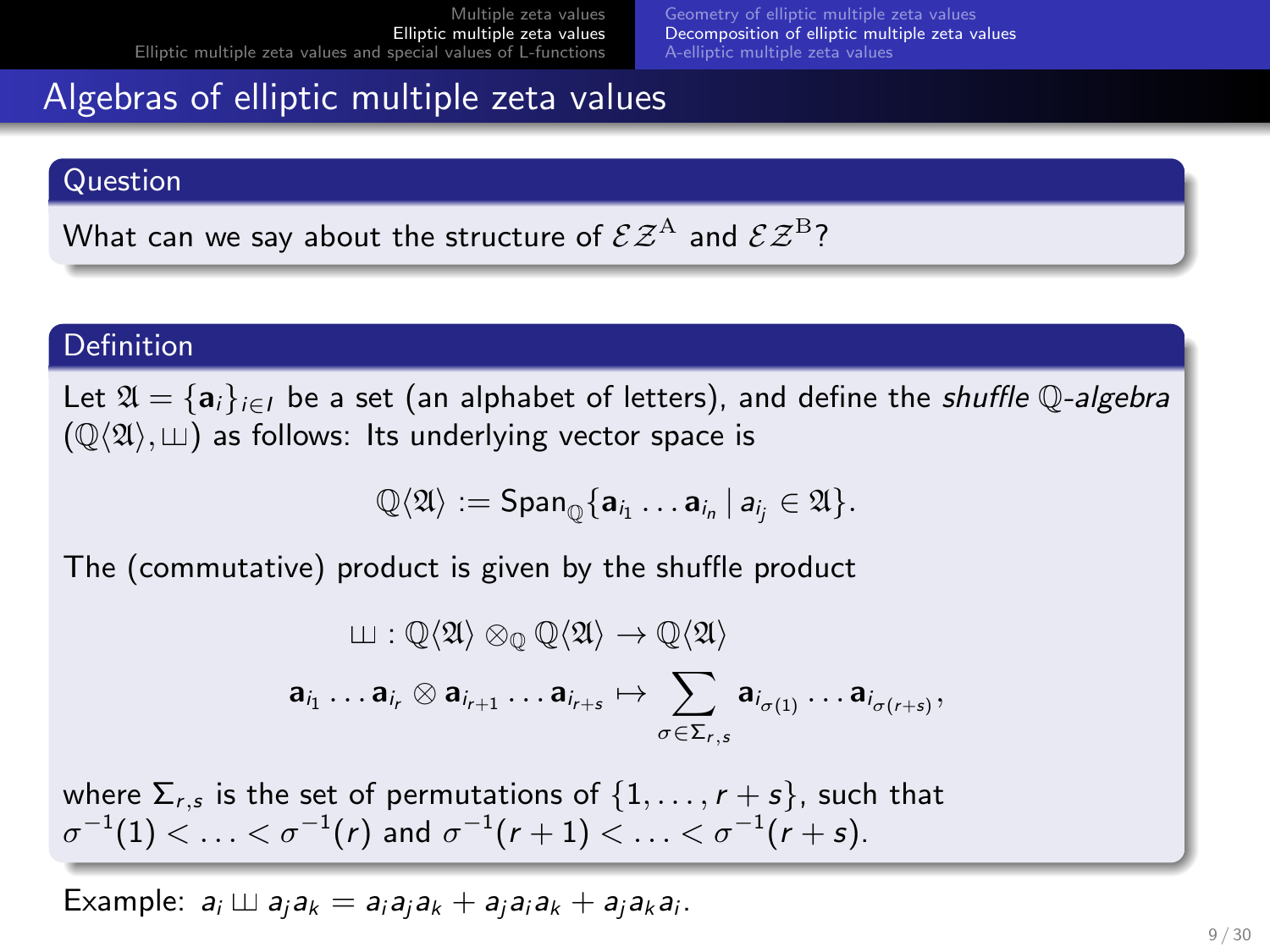# The canonical embeddings

Now let  $\mathfrak{A} = \mathfrak{E} := \{e_{2k}\}_{k>0}$ .

### Theorem (M., Broedel–M.–Schlotterer)

There exist canonical embeddings of Q-algebras

$$
\psi^A : \mathcal{EZ}^A \hookrightarrow \mathbb{Q}\langle \mathfrak{E} \rangle \otimes_{\mathbb{Q}} \mathcal{Z}[(2\pi i)^{-1}],
$$
  

$$
\psi^B : \mathcal{EZ}^B \hookrightarrow \mathbb{Q}\langle \mathfrak{E} \rangle \otimes_{\mathbb{Q}} \mathcal{Z}[(2\pi i)^{-1}].
$$

Two crucial steps in the proof:

• The differential equation for  $A(\tau)$  and  $B(\tau)$  (due to Enriquez), which expresses their coefficients as  $\mathcal{Z}[(2\pi i)^{-1}]$ -linear combinations of iterated Eisenstein integrals

$$
\mathcal{E}(2k_1,\ldots,2k_n;\tau):=\frac{1}{(2\pi i)^n}\int_{i\infty}^{\tau}E_{2k_1}(\tau_1)\mathrm{d}\tau_1\wedge\ldots\wedge E_{2k_n}(\tau_n)\mathrm{d}\tau_n,
$$

where  $E_{2k}$  is the holomorphic Eisenstein series of weight 2k for  $SL_2(\mathbb{Z})$ .

The C-linear independence of these iterated Eisenstein integrals (M.)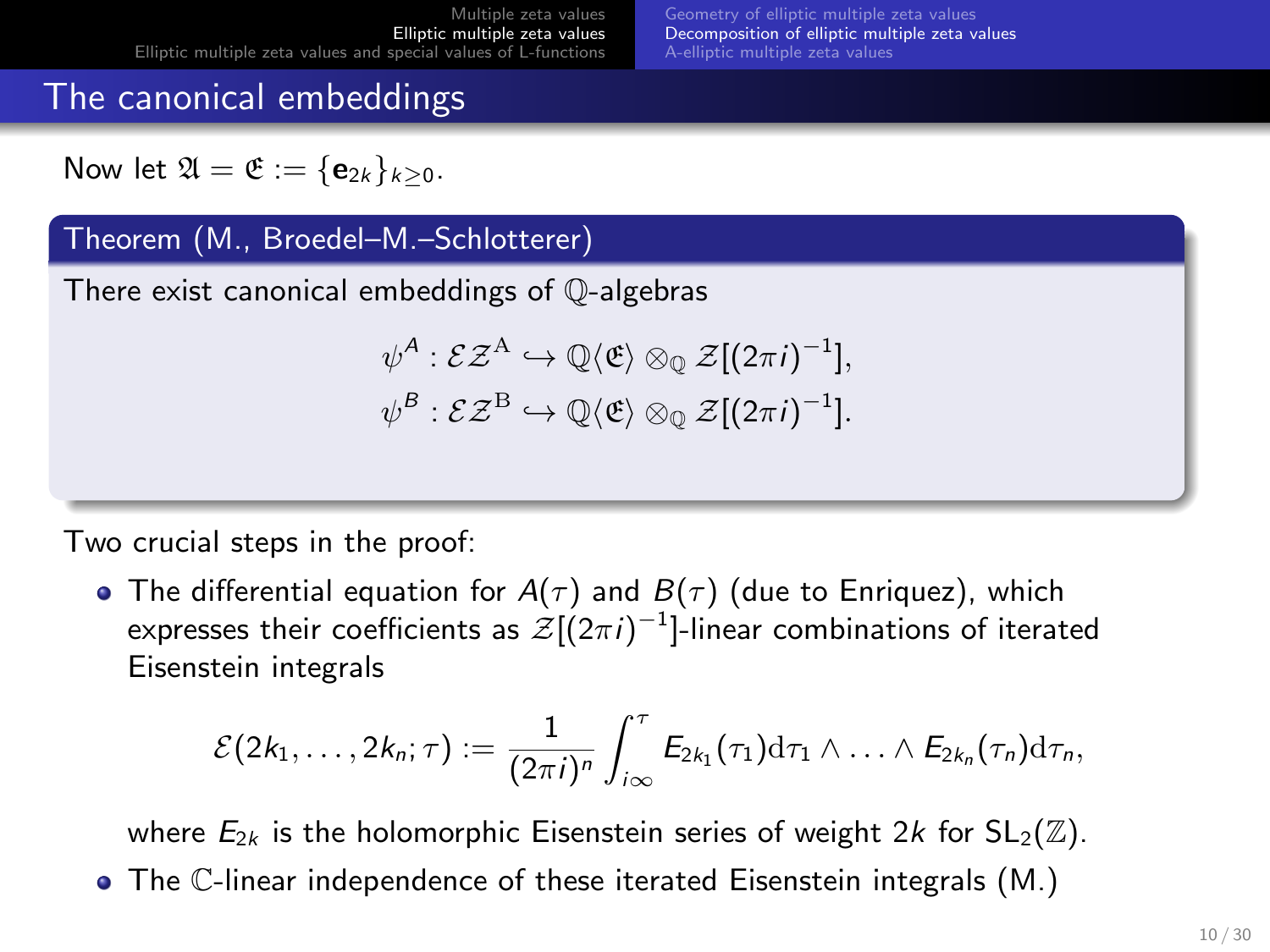# A Lie algebra of derivations

### Question

Are  $\psi^\mathcal{A}$ ,  $\psi^\mathcal{B}$  surjective?

Let  $\mathcal{L}=\mathbb{L}(a,b)$  be the free Lie algebra on  $a,$   $b,$   $\mathsf{Der}^0(\mathcal{L})$  the set of all derivations  $D: \mathcal{L} \to \mathcal{L}$ , such that  $D([a, b]) = 0$  and  $a^{\vee}(D(b)) = 0$ .

Definition (Tsunogai, Nakamura, . . ., Hain–Matsumoto, Calaque–Enriquez–Etingof, Pollack)

(i) For every  $k \geq 0$ , define a derivation  $\varepsilon_{2k} \in \mathrm{Der}^0(\mathcal{L})$  such that

$$
\varepsilon_{2k}(a)=ad^{2k}(a)(b).
$$

(ii) Let  $\mathfrak{u} = \mathsf{Lie}_{\mathbb{Q}}(\varepsilon_{2k}) \subset \mathsf{Der}^0(\mathcal{L})$  be the Lie subalgebra generated by the  $\varepsilon_{2k}$ .

### Fact (Ihara–Takao, Pollack)

u is not freely generated by the  $\varepsilon_{2k}$ .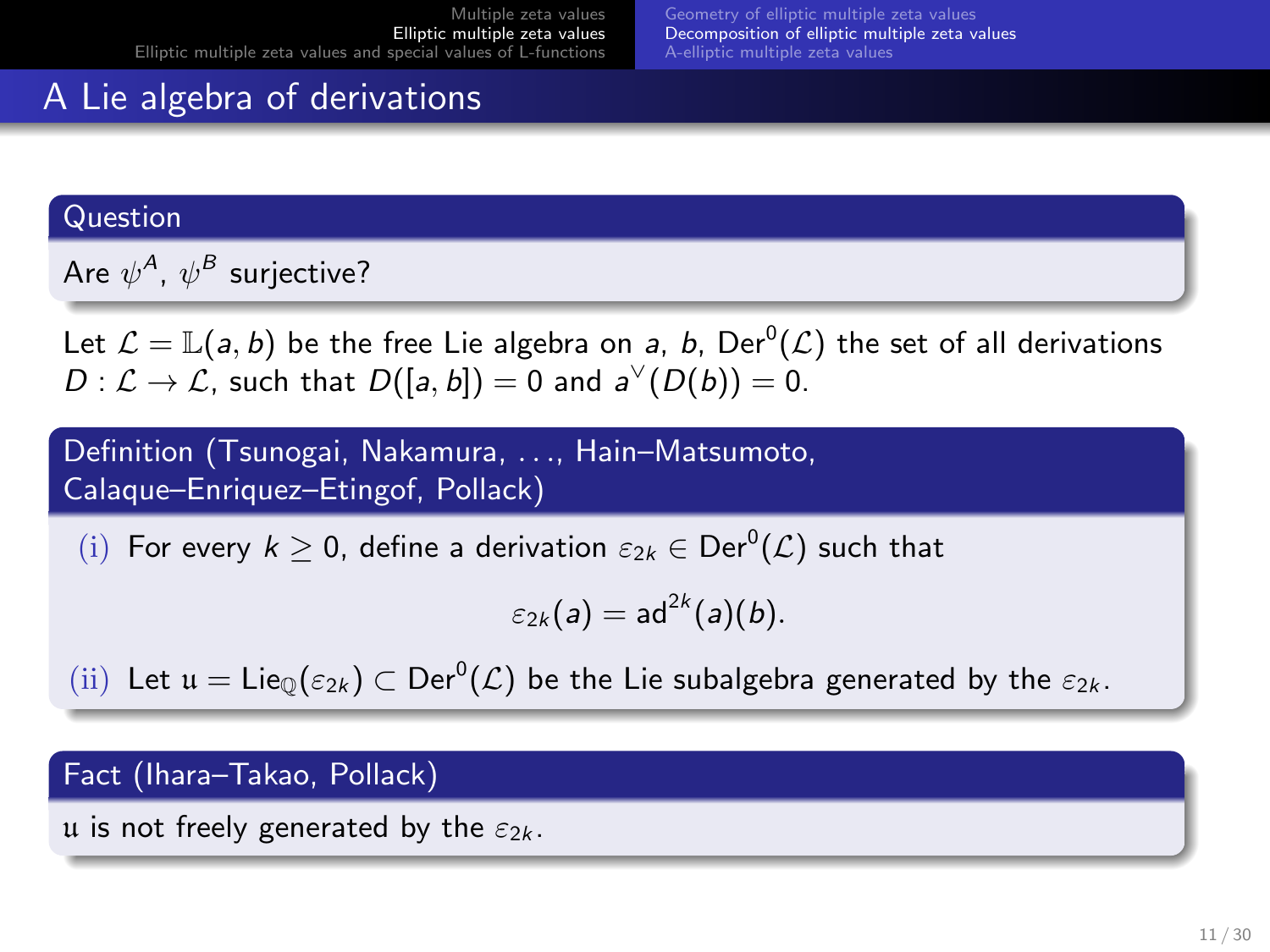# The image of the decomposition map

The universal enveloping algebra  $U(u)$  is graded by giving every  $\varepsilon_{2k}$  degree one. By abstract algebra, we have an embedding

$$
\mathcal{U}(\mathfrak{u})^{\vee}\hookrightarrow \mathbb{Q}\langle\mathfrak{E}\rangle.
$$

Since u is not freely generated, this image is a proper subspace of  $\mathbb{Q}\langle \mathfrak{E} \rangle$ .

### Theorem (M., Broedel–M.–Schlotterer)

The decomposition morphisms  $\psi^\mathcal{A},\psi^\mathcal{B}$  factor through  $U(\mathfrak{u})^\vee$ :

$$
\psi^A : \mathcal{EZ}^A \hookrightarrow U(\mathfrak{u})^\vee \otimes_{\mathbb{Q}} \mathcal{Z}[(2\pi i)^{-1}],
$$
  

$$
\psi^B : \mathcal{EZ}^B \hookrightarrow U(\mathfrak{u})^\vee \otimes_{\mathbb{Q}} \mathcal{Z}[(2\pi i)^{-1}].
$$

Not every linear combination of iterated Eisenstein integrals is contained in  $\mathcal{E} \mathcal{Z}^{A}, \mathcal{E} \mathcal{Z}^{B}$ ! There are non-trivial constraints coming from relations in u.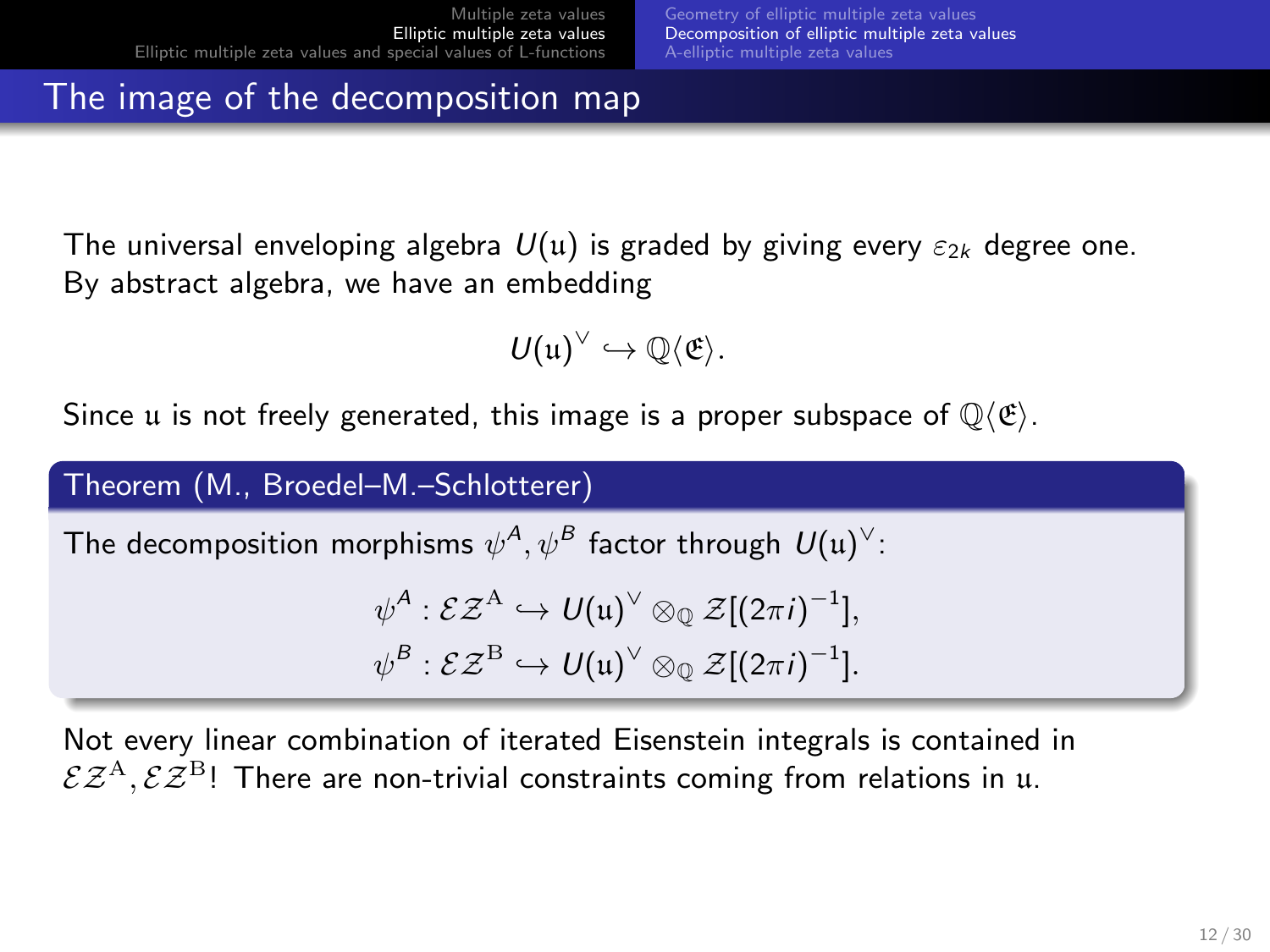# Relations in u

### Example (Broedel–M.–Schlotterer)

The Ihara–Takao relation in u is

$$
[\varepsilon_{10},\varepsilon_4]-3[\varepsilon_8,\varepsilon_6]=0.
$$

Together with the preceding theorem, this implies that the double Eisenstein integrals  $\mathcal{E}(8, 6; \tau)$  and  $\mathcal{E}(10, 4; \tau)$  can occur in  $\mathcal{E} \mathcal{Z}^{A}$ ,  $\mathcal{E} \mathcal{Z}^{B}$  only in the combination

81 
$$
\mathcal{E}(10, 4; \tau) + 35 \mathcal{E}(8, 6; \tau)
$$
.  
3. (9.3)

#### Remark

Non-trivial relations in u come from period polynomials of modular forms, for  $SL_2(\mathbb{Z})$  (Hain–Matsumoto, Pollack).

For example, the above Ihara–Takao relation comes from the even period polynomial of some modular form of weight 12.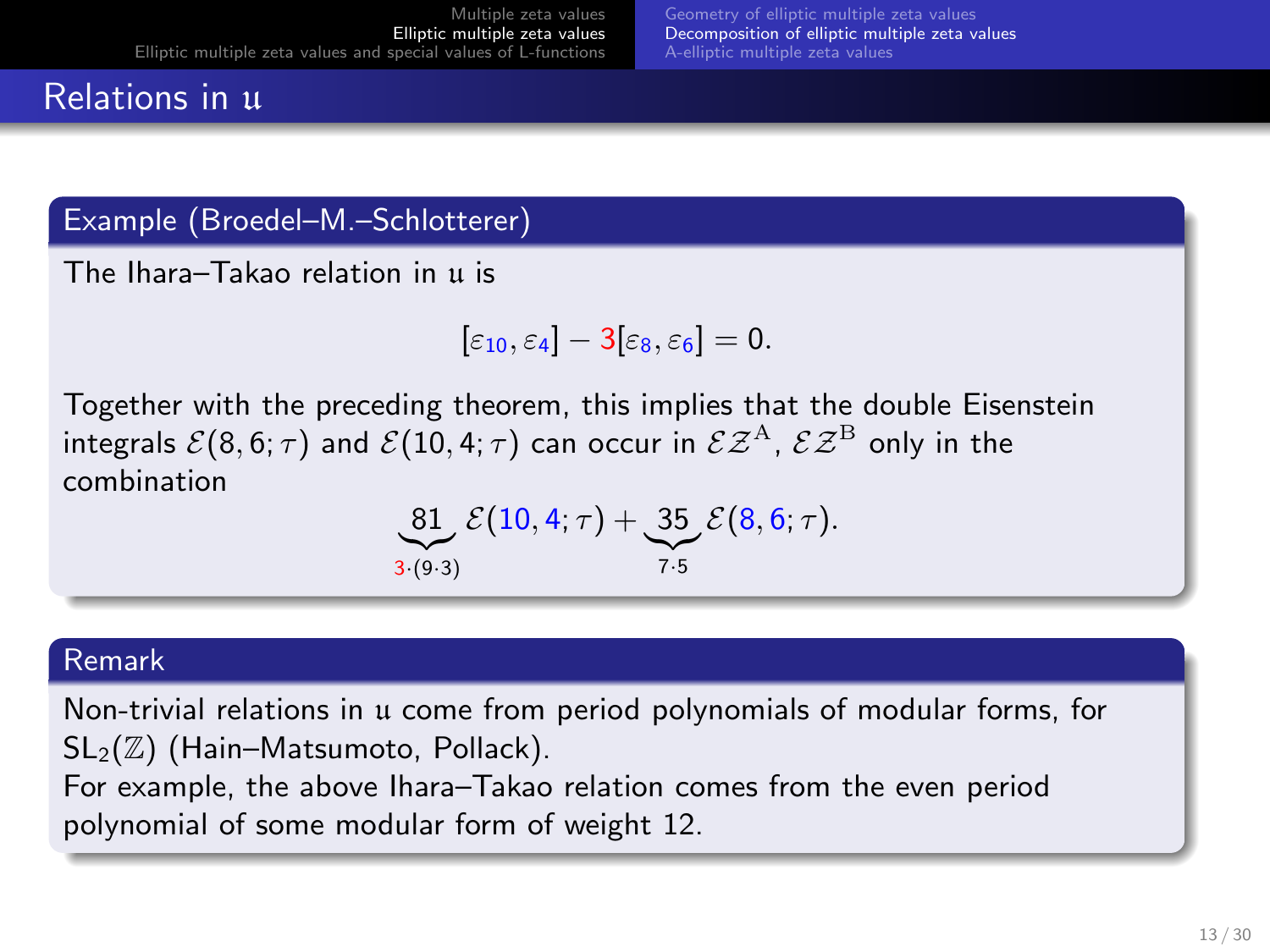# <span id="page-13-0"></span>A-elliptic multiple zeta values

The algebra  $\mathcal{EZ}^{A}$  has canonical generators.

### Definition (Enriquez)

For  $k_1, \ldots, k_n \geq 0$ , with  $k_1, k_n \neq 1$ , define

$$
I^{\mathcal{A}}(k_1,\ldots,k_n;\tau)=\int\limits_{0\leq t_1\leq\ldots\leq t_n\leq 1}\alpha^*(\omega^{(k_1)})(t_1)\wedge\ldots\wedge\alpha^*(\omega^{(k_n)})(t_n).
$$

This has *weight*  $k_1 + \ldots + k_n$  and *length n*. We call  $I^{\mathrm{A}}(k_1, \ldots, k_n; \tau)$  an A-*elliptic* multiple zeta value.

The definition can be extended to all  $k_i > 0$ .

### Proposition (M.)

We have  $\mathcal{EZ}^{A} = \mathsf{Span}_{\mathbb{O}}\{I^{A}(k_1,\ldots,k_n;\tau)\}.$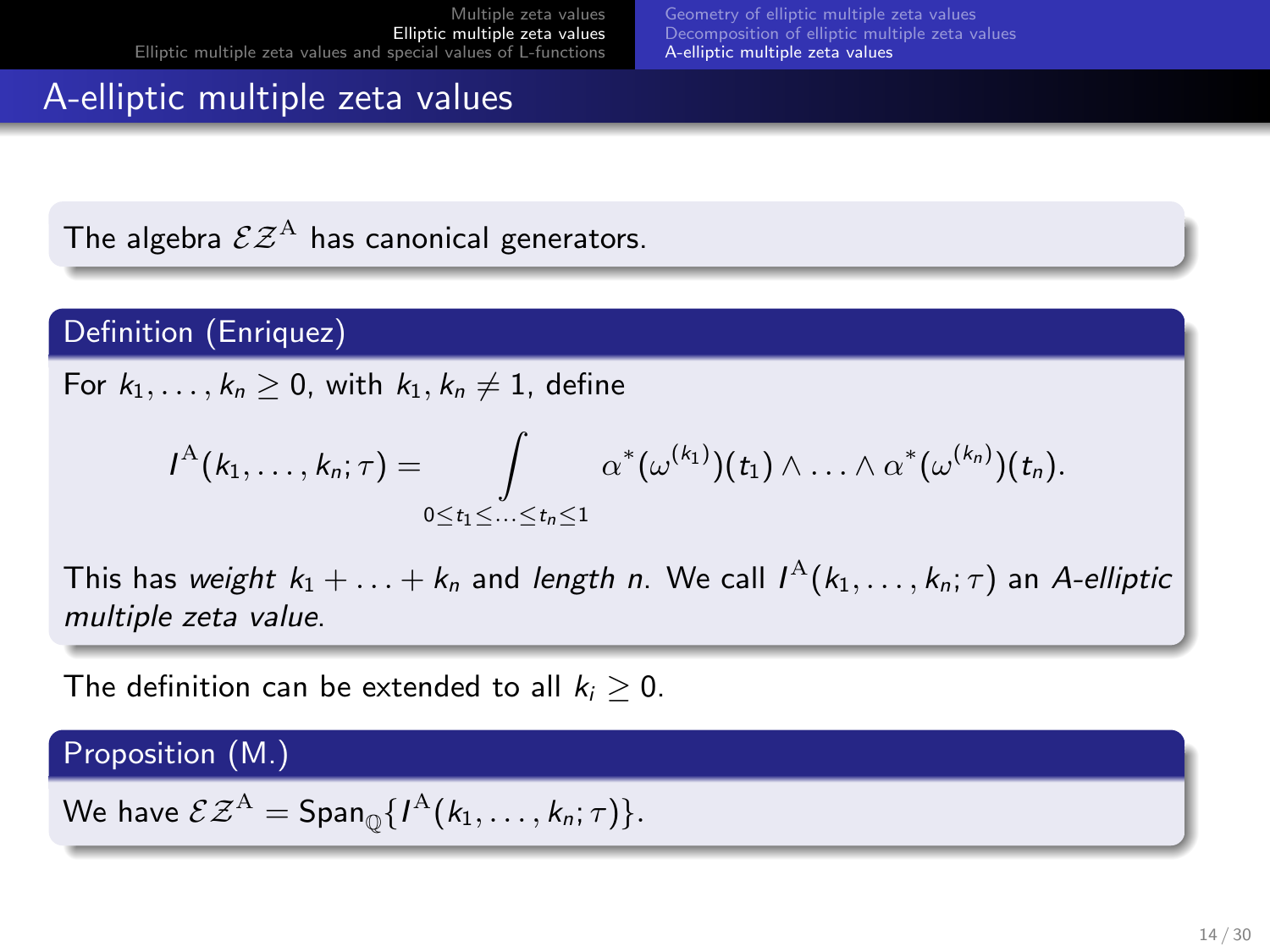# An example

$$
I^{A}(0, 1, 0, 0; \tau) = -3 \frac{\zeta(3)}{(2\pi i)^{2}}
$$
  
+ 
$$
\frac{18}{(2\pi i)^{3}} \int_{i\infty}^{\tau} E_{0}(\tau_{1}) d\tau_{1} \wedge E_{0}(\tau_{2}) d\tau_{2} \wedge E_{4}(\tau_{3}) - 2\zeta(4) d\tau_{3}
$$
  
= 
$$
-3 \frac{\zeta(3)}{(2\pi i)^{2}} + \frac{6}{(2\pi i)^{2}} \sum_{n=1}^{\infty} \frac{\sigma_{3}(n)}{n^{3}} q^{n},
$$
  
where  $E_{0}(\tau) := -1$ , and  $\sigma_{1}(n) = \sum_{d|n} d^{l}$ .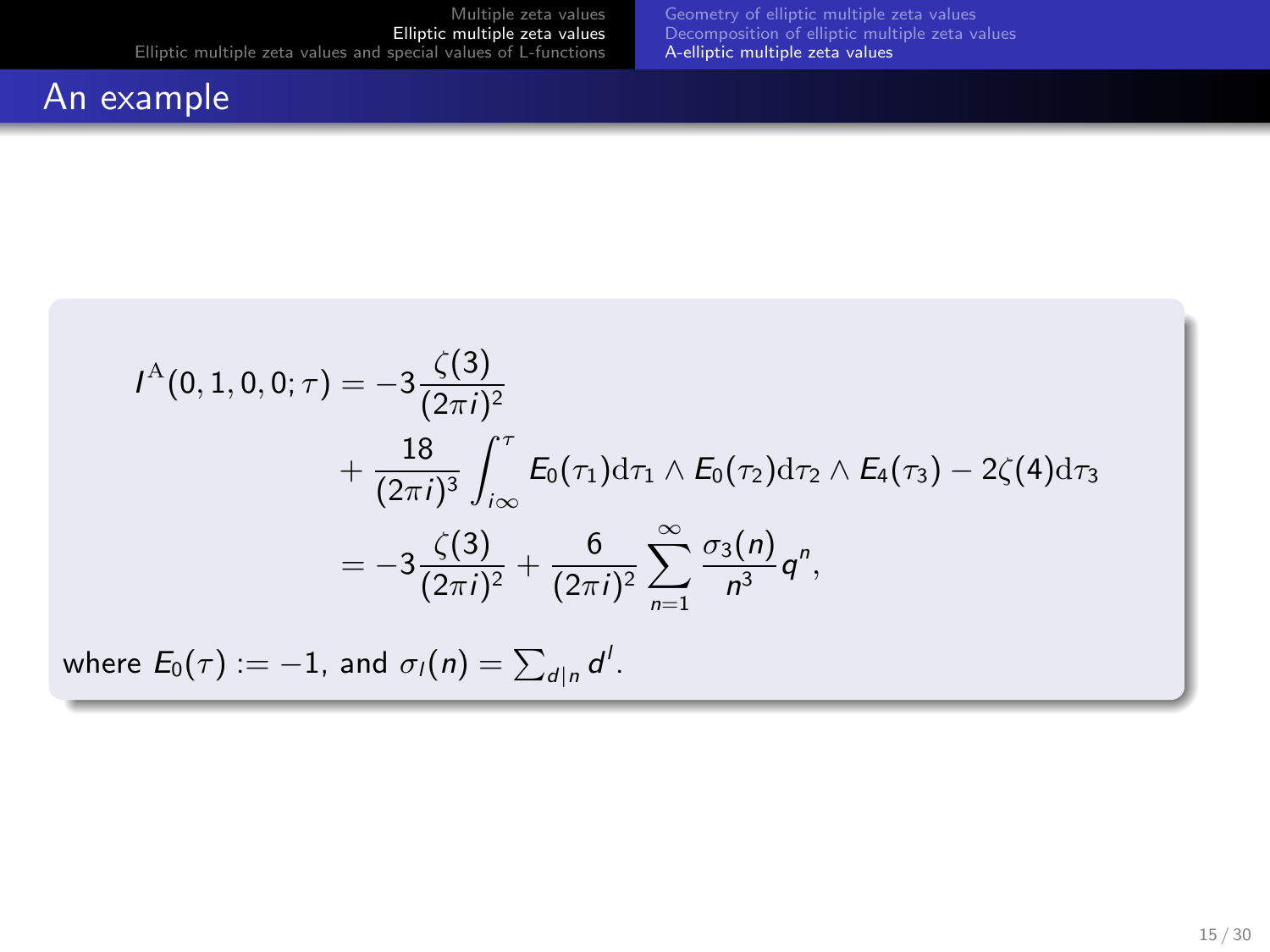[Geometry of elliptic multiple zeta values](#page-5-0) [Decomposition of elliptic multiple zeta values](#page-8-0) [A-elliptic multiple zeta values](#page-13-0)

.

### Relations between elliptic multiple zeta values

Many algebraic relations between  $I^{\mathcal{A}}(k_1,\ldots,k_n;\tau)$ . E.g.

$$
I^{A}(k_{1};\tau)I^{A}(k_{2};\tau) = I^{A}(k_{1},k_{2};\tau) + I^{A}(k_{2},k_{1};\tau),
$$
  
\n
$$
I^{A}(k_{1},k_{2};\tau) = (-1)^{k_{1}+k_{2}}I^{A}(k_{2},k_{1};\tau),
$$
  
\n
$$
\frac{1}{2}I^{A}(0;\tau) = I^{A}(0,0;\tau) = \frac{1}{2} \in \mathbb{Q},
$$
  
\n
$$
I^{A}(0,5;\tau) = I^{A}(2,3;\tau) = -\frac{(2\pi i)^{4}}{12} \sum_{n=1}^{\infty} \frac{\sigma_{5}(n)}{n}q^{n}
$$

Consider the component of  $\mathcal{E}Z^{A}$  of length *n* and weight *k*:

$$
\mathcal{L}_n(\mathcal{E}\mathcal{Z}_k^{\mathbf{A}}) := \mathsf{Span}_{\mathbb{Q}}\{I^{\mathbf{A}}(k_1,\ldots,k_l;\tau) \,|\, k_1+\ldots+k_l=k,\,l\leq n\}.
$$

### Problem

Compute the dimensions

$$
D_{k,n}^{\text{ell}} := \text{dim}_{\mathbb{Q}}(\mathcal{L}_n(\mathcal{E}\mathcal{Z}_k^{\text{A}})/\mathcal{L}_{n-1}(\mathcal{E}\mathcal{Z}_k^{\text{A}})).
$$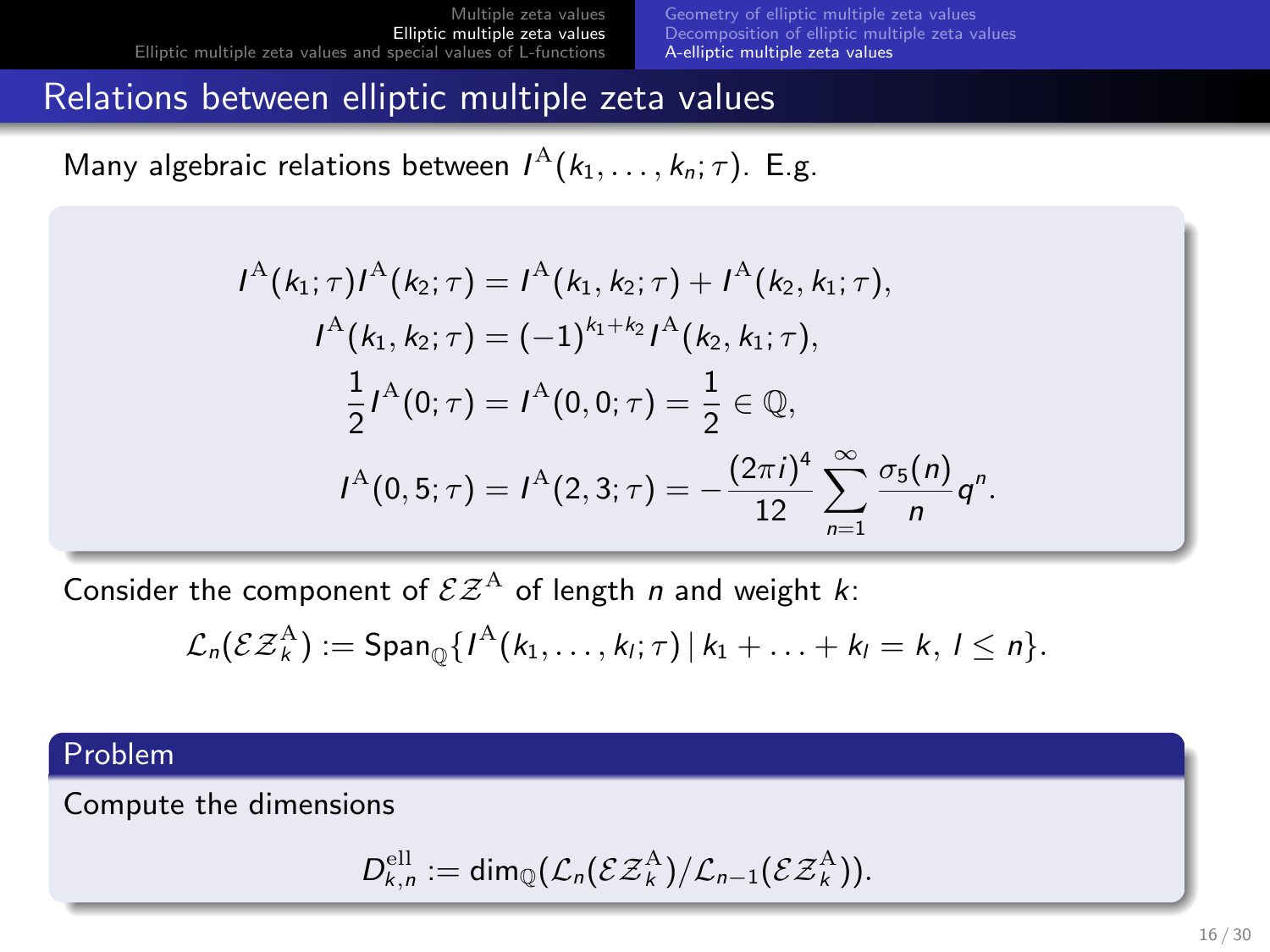# Length one

The differential equation in length one yields

$$
I^{\mathcal{A}}(2k;\tau)=-2\zeta(2k)=\frac{B_{2k}\cdot(2\pi i)^{2k}}{(2k)!}, \quad I^{\mathcal{A}}(2k+1;\tau)=0.
$$

Therefore, with the convention  $\mathcal{L}_0(\mathcal{E} \mathcal{Z}_k^{\text{A}}) = \begin{cases} \mathbb{Q} & k = 0, \\ 0 & \text{else.} \end{cases}$  $\{0\}$  else

$$
D_{k,1}^{\text{ell}} = \begin{cases} 1 & k \geq 2 \text{ even} \\ 0 & \text{else} \end{cases}
$$

#### **Observation**

The transcendence of  $\pi$  implies there are no  $\mathbb{Q}$ -linear relations in length one in different weights.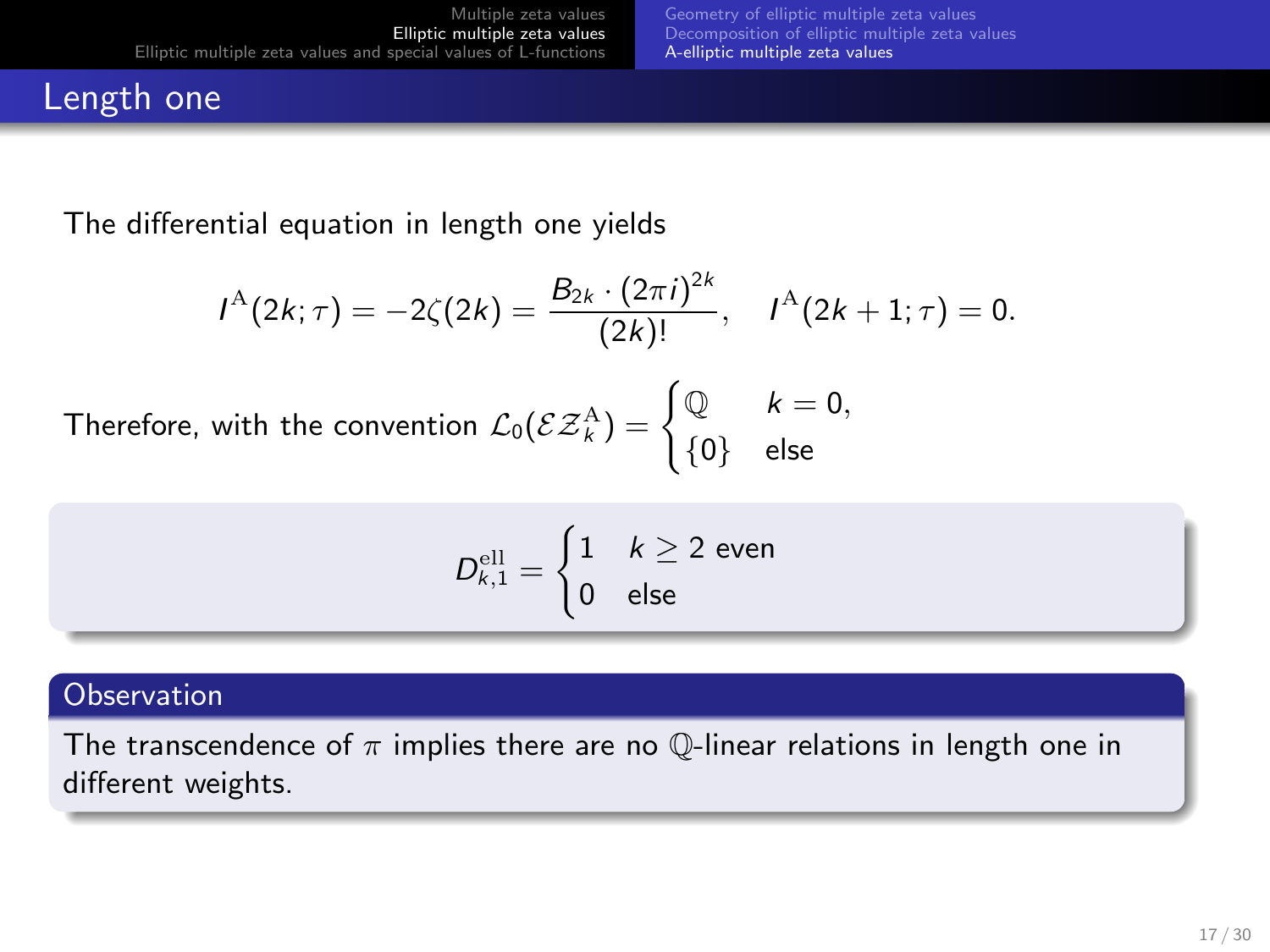# Relations in length two

Relations between elliptic multiple zeta values can be written down compactly using generating series

$$
\mathcal{I}^A(X_1,\ldots,X_n;\tau) := \sum_{k_1,\ldots,k_n\geq 0} I^A(k_1,\ldots,k_n;\tau) X_1^{k_1-1}\ldots X_n^{k_n-1}.
$$

### Proposition (M.)

The following functional equations hold:

$$
\mathcal{I}^A(X_1,X_2;\tau)+\mathcal{I}^A(X_2,X_1;\tau)\equiv 0\mod\mathcal{L}_1(\mathcal{E}\mathcal{Z}^A)\\ \mathcal{I}^A(X_1,X_2;\tau)+\mathcal{I}^A(X_1+X_2,-X_2;\tau)+\mathcal{I}^A(-X_1-X_2,X_1;\tau)\equiv 0\mod\mathcal{L}_1(\mathcal{E}\mathcal{Z}^A).
$$

Comparing coefficients yields a family of Q-linear relations, called Fay-shuffle relations.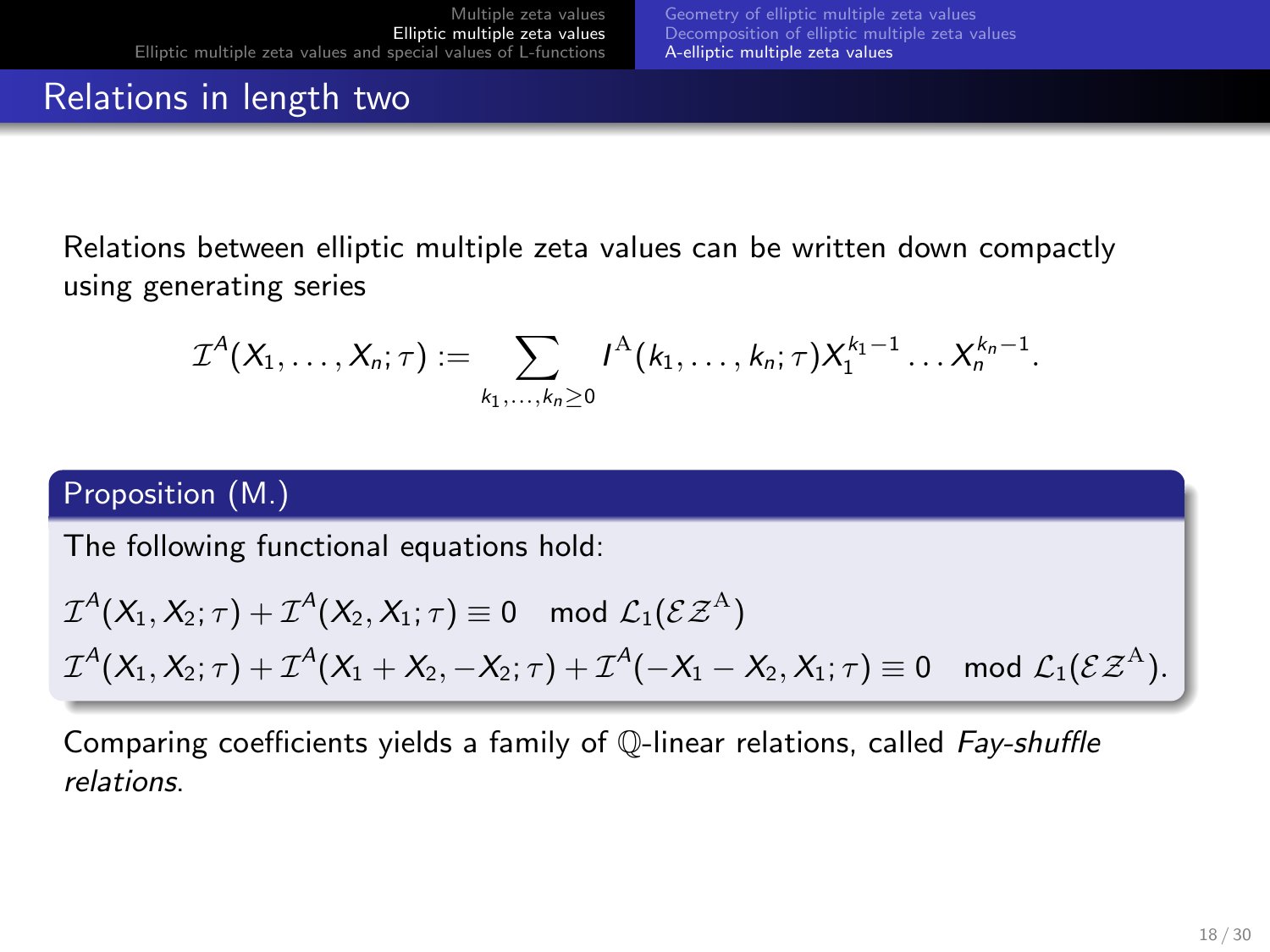### Length two

### Theorem (M.)

(i)  $\mathcal{L}_2(\mathcal{E} \mathcal{Z}^{\mathrm{A}}) := \sum_{k \geq 0} \mathcal{L}_2(\mathcal{E} \mathcal{Z}^{\mathrm{A}}_k)$  is graded for the weight:

$$
\mathcal{L}_2(\mathcal{E} \mathcal{Z}^{\mathrm{A}}) := \bigoplus_{k \geq 0} \mathcal{L}_2(\mathcal{E} \mathcal{Z}^{\mathrm{A}}_k).
$$

### (ii)

$$
D_{k,2}^{\text{ell}} = \begin{cases} 0 & k \text{ even} \\ \left\lfloor \frac{k}{3} \right\rfloor + 1 & k \text{ odd} \end{cases}
$$

(iii) The Fay-shuffle relations give all the Q-linear relations between the  $I^{\mathrm{A}}(k_1,k_2;\tau)$  (modulo length one).

A priori, there are  $k + 2$  A-elliptic multiple zeta values of weight k and length at most two. (ii) tells us there are many relations among them.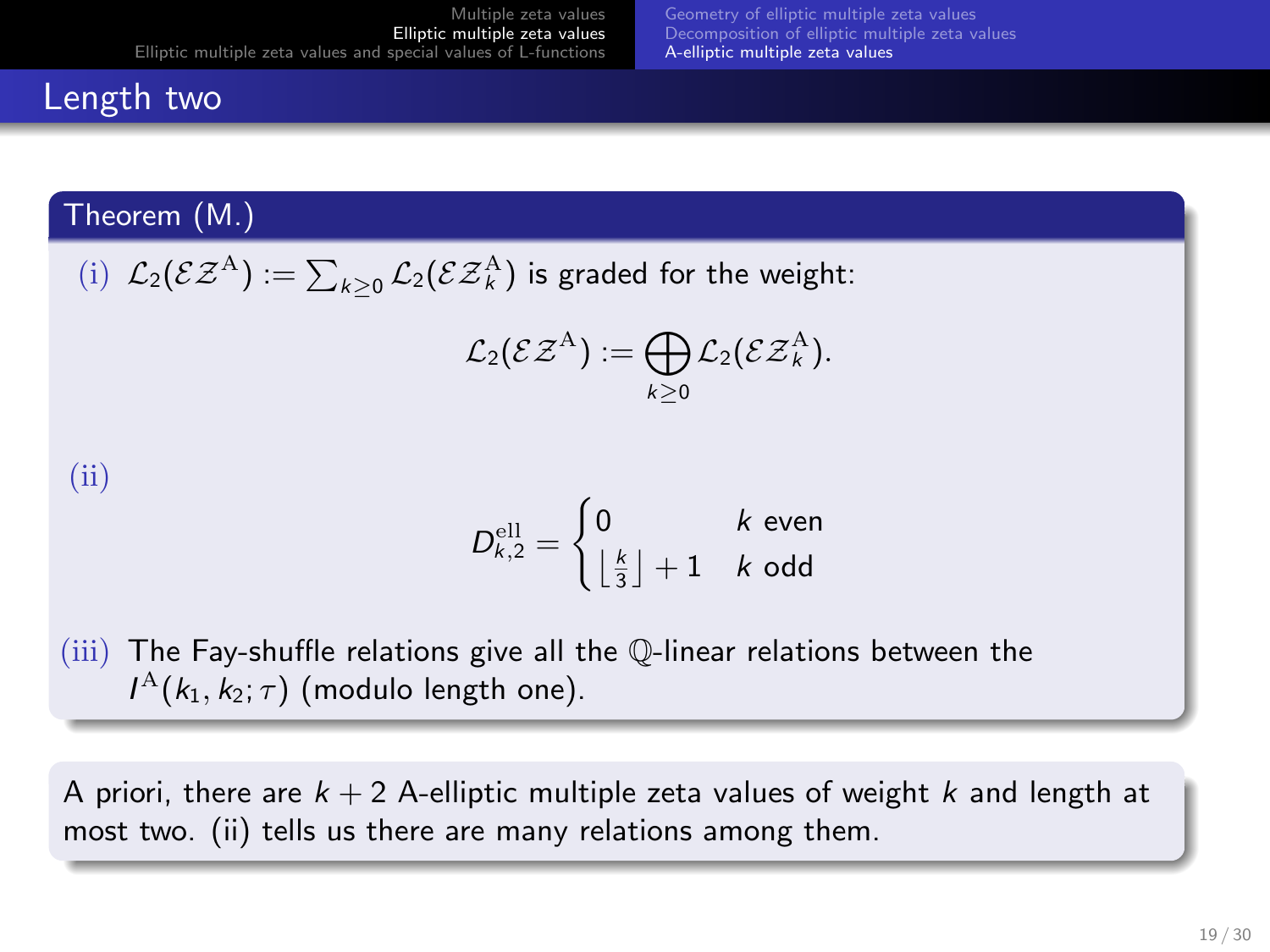# <span id="page-19-0"></span>L-functions of modular forms

$$
\zeta(k_1,\ldots,k_n)=\sum_{0
$$

For  $n = 1$ , get special values of the Riemann zeta function  $\zeta(s)$  (the prime example of an L-function).

Proposition (Hecke)

Let  $f = \sum_{n=0}^{\infty} a_n q^n$  be a modular form for  $\mathsf{SL}_2(\mathbb{Z})$  of weight  $k$ . The series

$$
L(f;s)=\sum_{n=1}^{\infty}\frac{a_n}{n^s}
$$

converges absolutely for  $\Re(s) > k$ , and can be extended to a meromorphic function on all of C.

### Example

For the Hecke-normalized Eisenstein series  $\widetilde{E}_{2k}(\tau):=\frac{(2k-1)!}{2(2\pi i)^{2k}}E_{2k}(\tau)$ ,  $k\geq 2$ , one gets  $L(\widetilde{E}_{2k}; s) = \zeta(s)\zeta(s-2k+1).$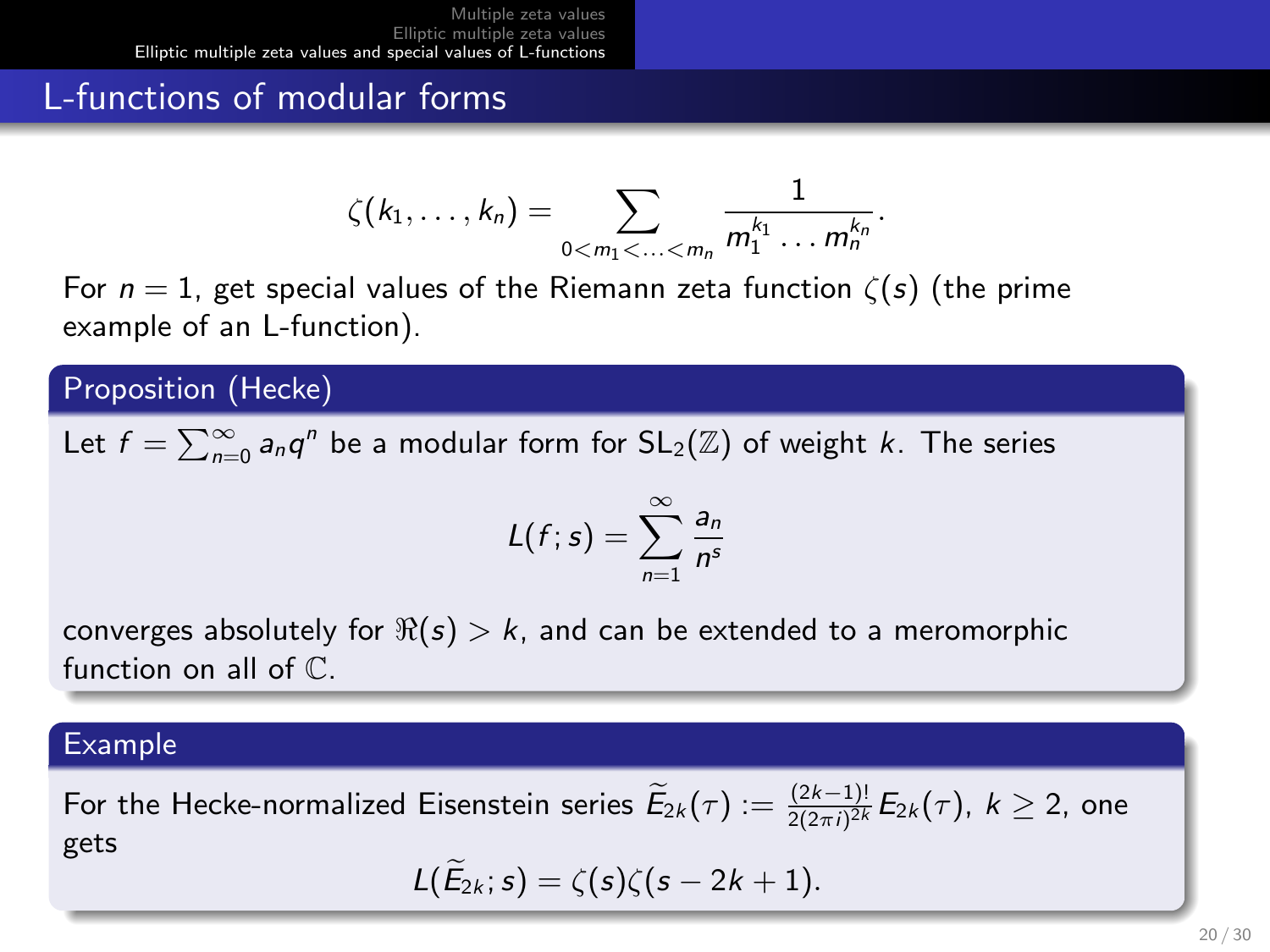# The constant term of the elliptic KZB associator

Let 
$$
A_{\infty} := \lim_{\tau \to i\infty} A(\tau)
$$
 and  $B_{\infty} := \lim_{\tau \to i\infty} B(\tau)$ .

### Theorem (Enriquez)

We have

$$
A_{\infty} = e^{\pi i t} \Phi_{\text{KZ}}(\tilde{y}, t) e^{2\pi i \tilde{y}} \Phi_{\text{KZ}}(\tilde{y}, t)^{-1},
$$
  

$$
B_{\infty} = \Phi_{\text{KZ}}(-\tilde{y} - t, t) e^{2\pi i \theta} \Phi_{\text{KZ}}(\tilde{y}, t)^{-1},
$$

where  $\tilde{y} = -\frac{ad(a)}{a^2 \pi i \, ad(a)}$  $\frac{a_0(a)}{e^{2\pi i \, ad(a)}-1}(b), \ t=-[a,b].$ 

The formal logarithms of  $A_{\infty}, B_{\infty}$  are Lie series

$$
\log(A_\infty), \log(B_\infty) \in \widehat{\mathcal{L}},
$$

where  $\hat{\mathcal{L}}$  is the completion of  $\mathcal{L} = \text{Lie}(a, b)$  for its lower central series.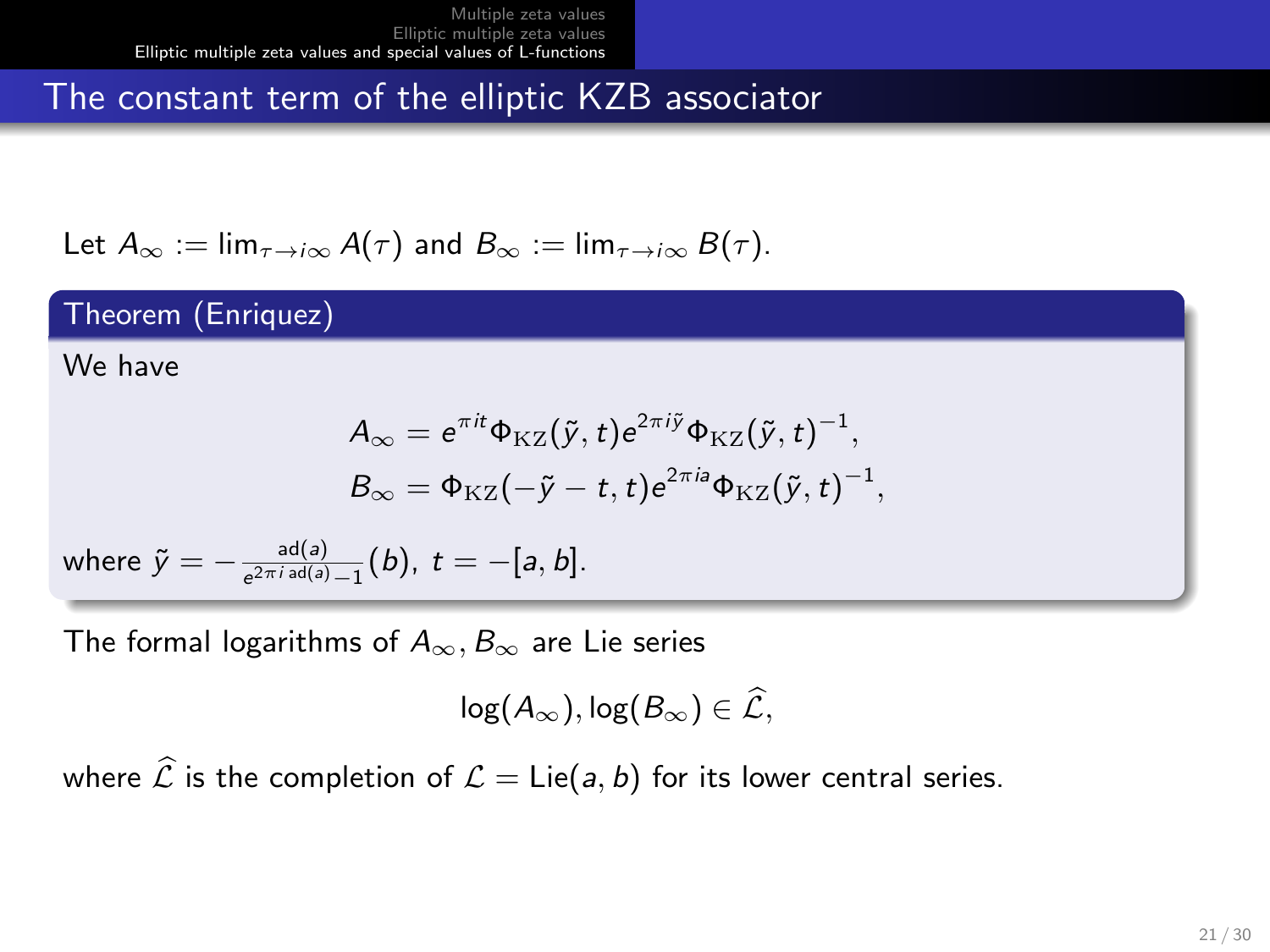The relation to periods of Eisenstein series

Let 
$$
\widehat{\mathcal{L}}^{(1)} = [\widehat{\mathcal{L}}, \widehat{\mathcal{L}}],
$$
 and  $\widehat{\mathcal{L}}^{(2)} = [\widehat{\mathcal{L}}^{(1)}, \widehat{\mathcal{L}}^{(1)}].$ 

Meta-abelian quotient of  $\widehat{\mathcal{L}}$ 

 $\widehat{\mathcal{L}}/\widehat{\mathcal{L}}^{(2)} \cong \widehat{\mathcal{L}}^{(1)}/\widehat{\mathcal{L}}^{(2)} \rtimes \widehat{\mathcal{L}}/\widehat{\mathcal{L}}^{(1)} \cong \mathbb{C}[[ad(a), ad(b)]] \rtimes (\mathbb{C}a \oplus \mathbb{C}b).$ 

Let log $(A_\infty)^{(1)}$ , log $(B_\infty)^{(1)}$  be the images in  $\mathbb C[[\mathsf{ad}(a),\mathsf{ad}(b)]].$ 

### Theorem (M.)

The coefficients of log $(A_\infty)^{(1)}$ , log $(B_\infty)^{(1)}$  are, up to explicit powers of  $2\pi i$  and rational numbers, precisely the special values of  $L(E_{2k}, s)$ , for  $1 \leq s \leq 2k - 1$  (the "periods" of  $E_{2k}$ ).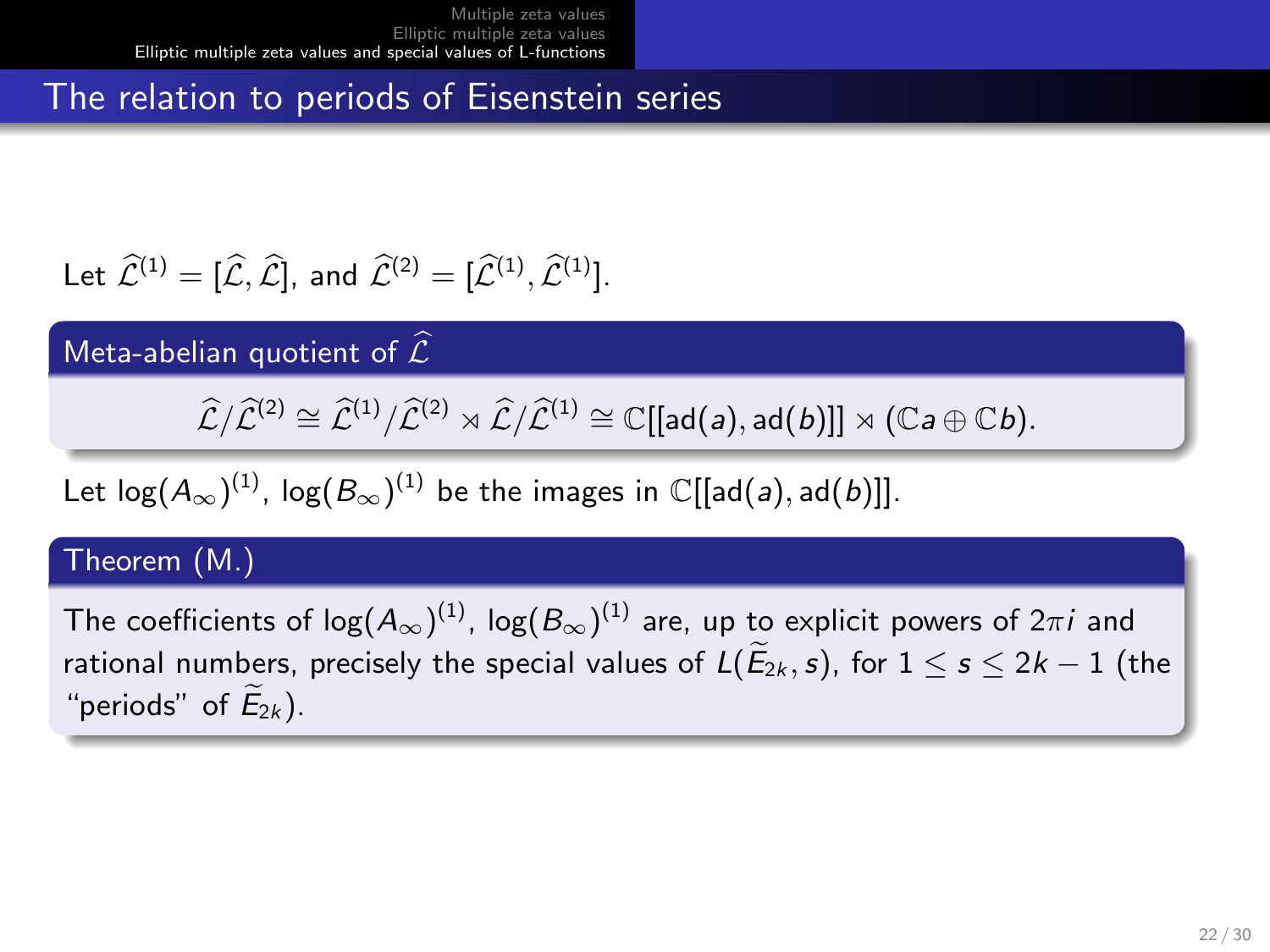# Relation to (open) string amplitudes



What happens in between?

Genus expansion:



### Rough mathematical description of amplitude computation

Integrate Green's functions (solutions to  $\partial\overline{\partial}G \sim_{\mathbb{C}} \delta$  with some extra condition) on compact surfaces with boundaries ("worldsheets").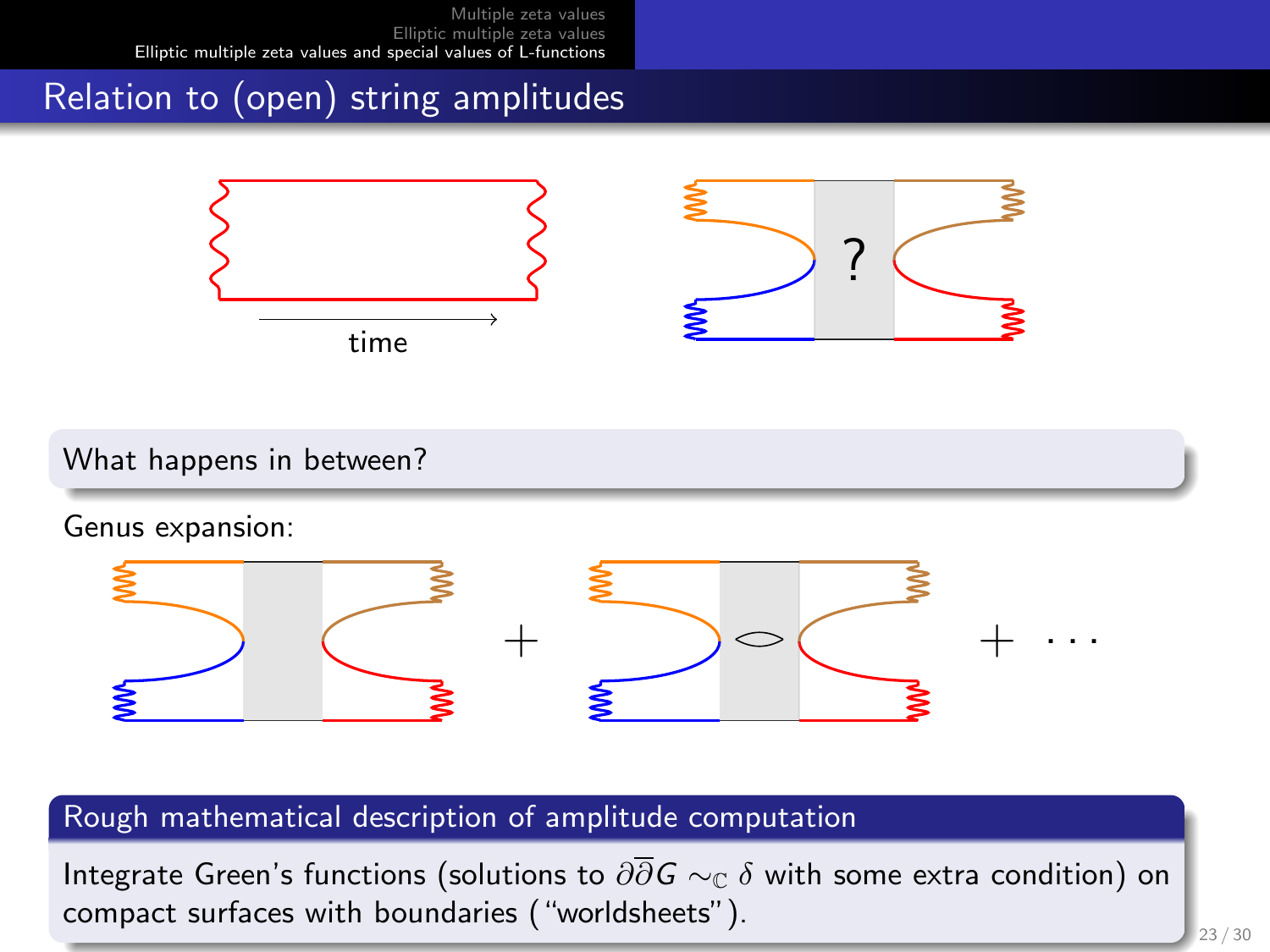### Genus zero



o only one compact surface with boundary: disk



(use  $SL_2(\mathbb{R})$ -action to map three points to  $0, 1, \infty)$ 

Green's function  $G_0(z_i, z_j) \sim_{\mathbb{C}} \log |z_i - z_j|^2$  (since  $\partial \overline{\partial} \log |z_i-z_j|^2 = 2\pi \delta(z_i-z_j)).$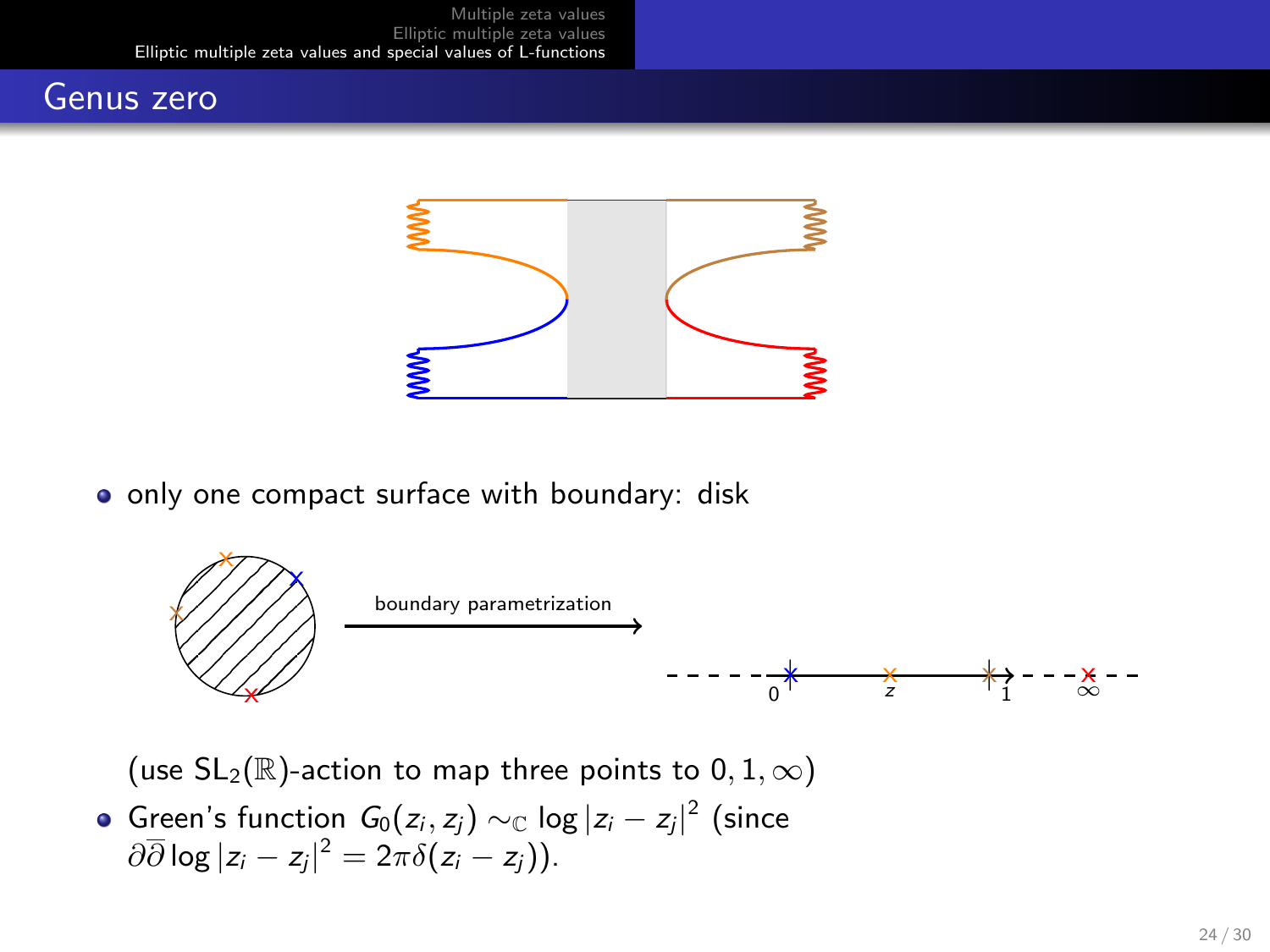### The four-point amplitude at genus zero

After factoring out field theory subamplitudes, the result is

$$
s_{12}\int_0^1 z^{s_{12}-1}(1-z)^{s_{23}}{\rm d}z
$$

where  $s_{ii}$  are certain variables ("Mandelstam variables") carrying physical information.

#### **Note**

$$
a \int_0^1 z^{a-1} (1-z)^b dz = \frac{\Gamma(1+a)\Gamma(1+b)}{\Gamma(1+a+b)}
$$
  
=  $\exp\left(\sum_{k=2}^\infty (-1)^k \frac{\zeta(k)}{k} \left(a^k + b^k - (a+b)^k\right)\right)$ 

(Relation between string amplitudes and (single) zeta values)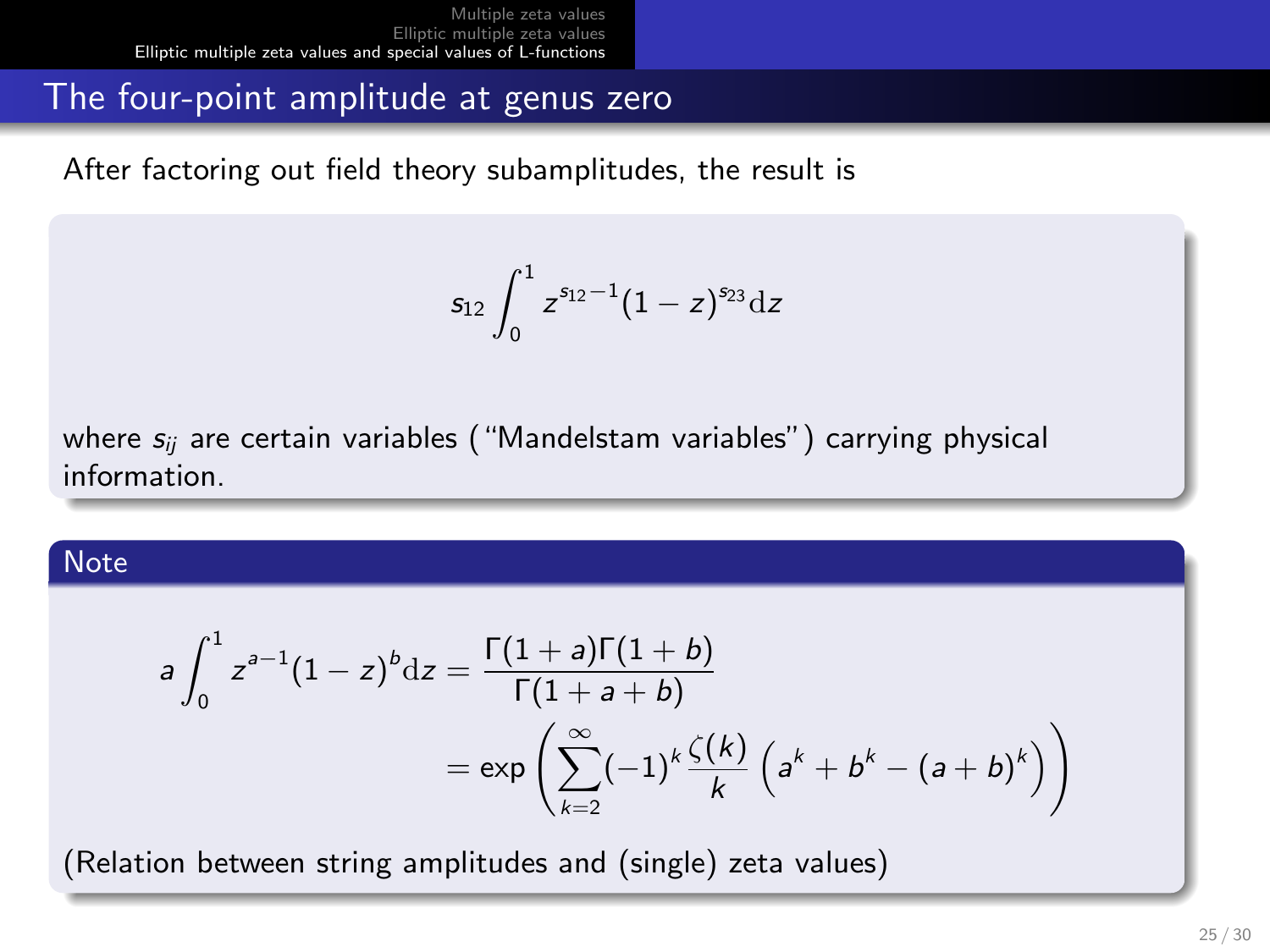### Genus one



- Compact surfaces with boundary: cylinder (planar/non-planar) and Moebius strip
- **Green's function is**

$$
G_1(\xi_i, \xi_j, \tau) = \log |\theta_{\tau}(\xi_i - \xi_j)|^2 - \frac{2\pi}{\text{Im}(\tau)} \text{Im}(\xi_i - \xi_j)^2.
$$

### Key observation

 $\frac{\partial}{\partial \xi} \mathsf{G}_1 \mathrm{d} \xi = \omega^{(1)}$  (relation with elliptic multiple zeta values!).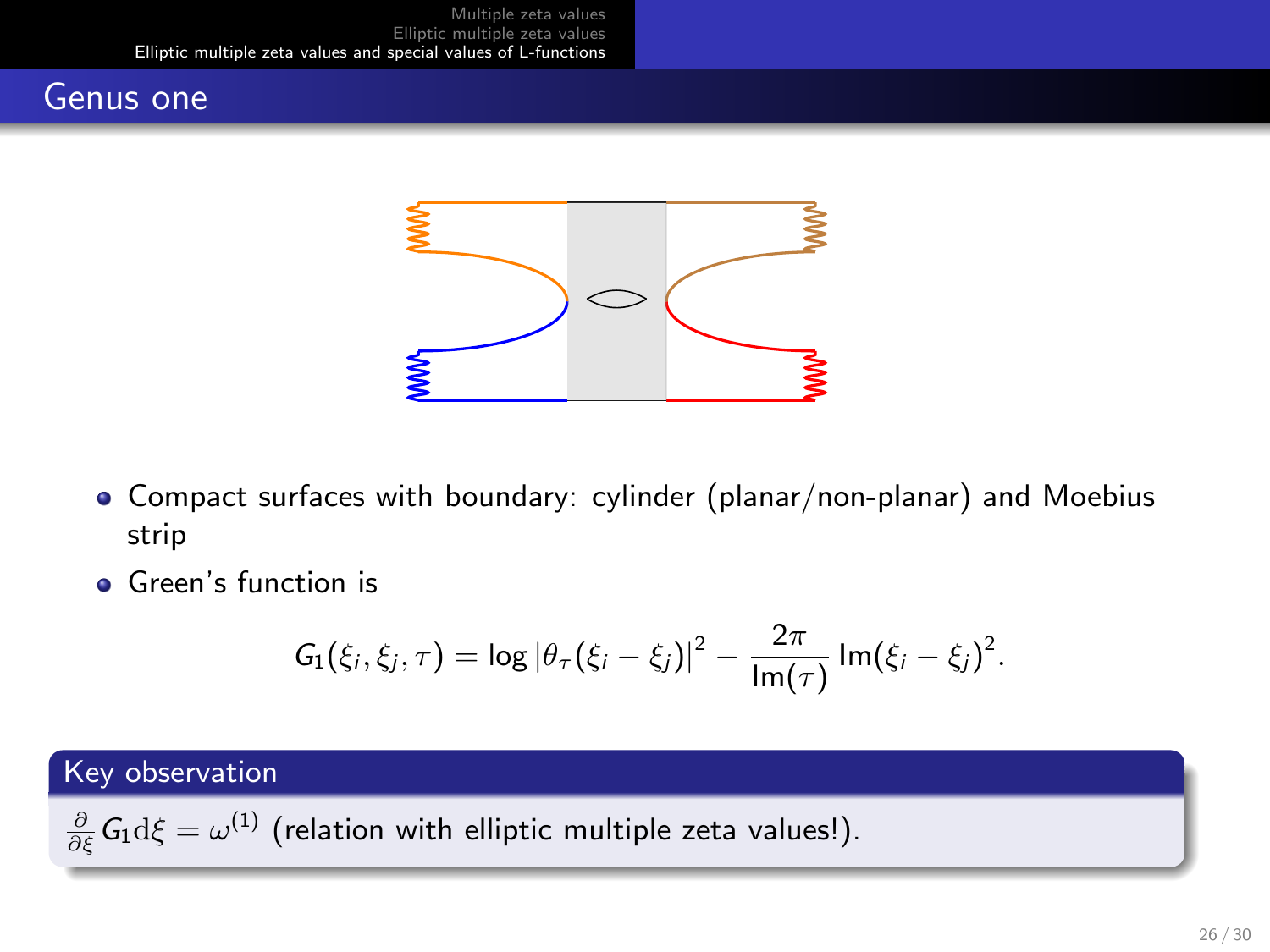### Computing the planar cylinder contribution at four points I



We are interested in computing

<sup>I</sup>1234(sij, τ ) = ZZZ 0≤ξ2≤ξ3≤ξ4≤1 exp X<sup>4</sup> i<j sijG1(ξi, ξj, τ ) <sup>ξ</sup>1=0! dξ2dξ3dξ4.

### Result (Broedel-Mafra-M.-Schlotterer)

The coefficients of  $I_{1234}(s_{ii}, \tau)$  are explicitly computable A-elliptic multiple zeta values.

Key input: Fay identity for  $\omega^{(k)}$  (genus one analog of partial fraction decomposition).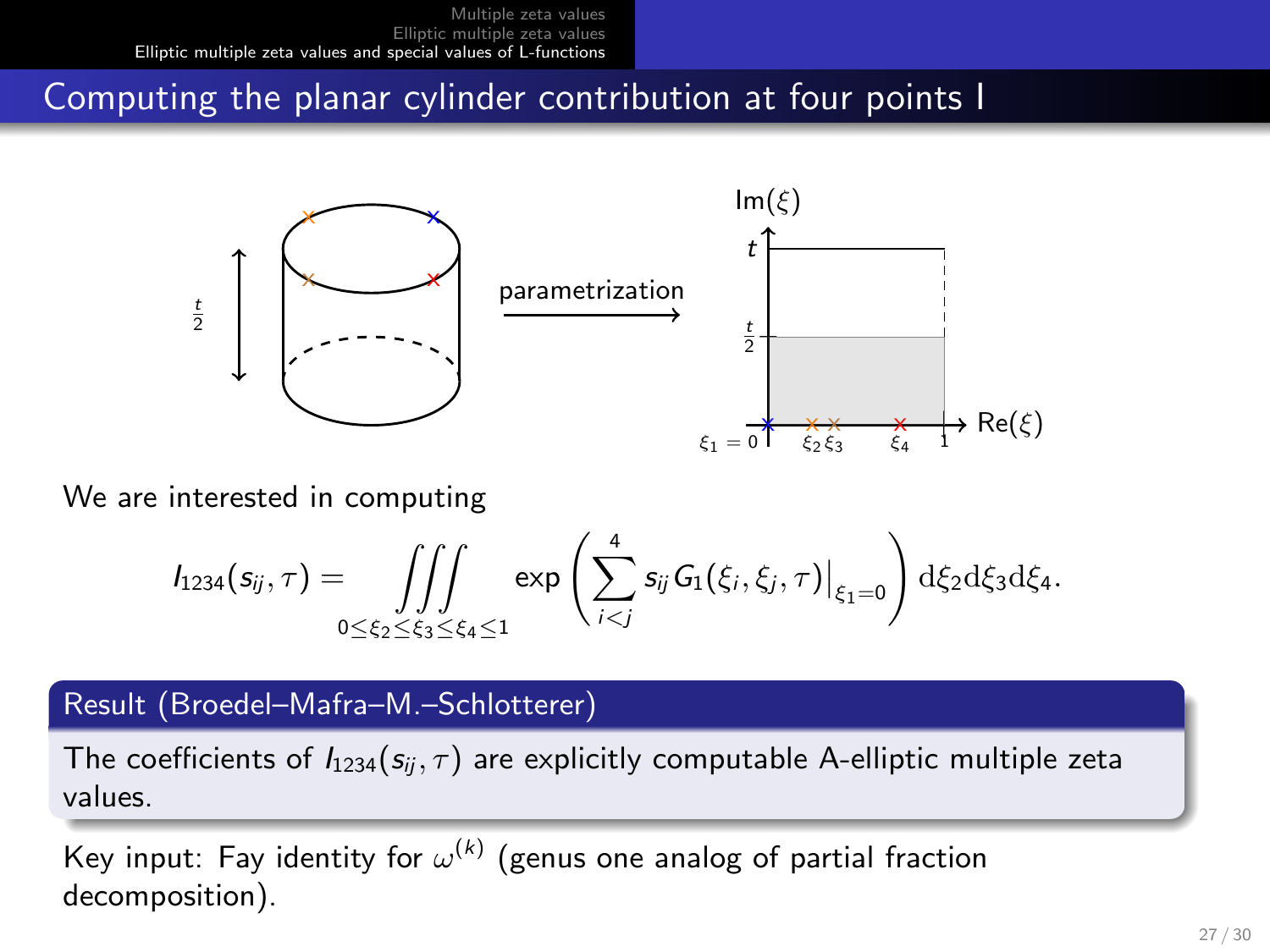# Computing the planar cylinder contribution at four points II

### Result

To third order in the  $s_{ij}$ , we have:

$$
I_{1234}(s_{ij},\tau) = I^{\mathcal{A}}(0,0,0;\tau) - 2I^{\mathcal{A}}(0,1,0,0;\tau)(s_{12} + s_{23})
$$
  
+ 2I^{\mathcal{A}}(0,1,1,0,0;\tau)(s\_{12}^{2} + s\_{23}^{2})  
- 2I^{\mathcal{A}}(0,1,0,1,0;\tau)s\_{12}s\_{23} + ...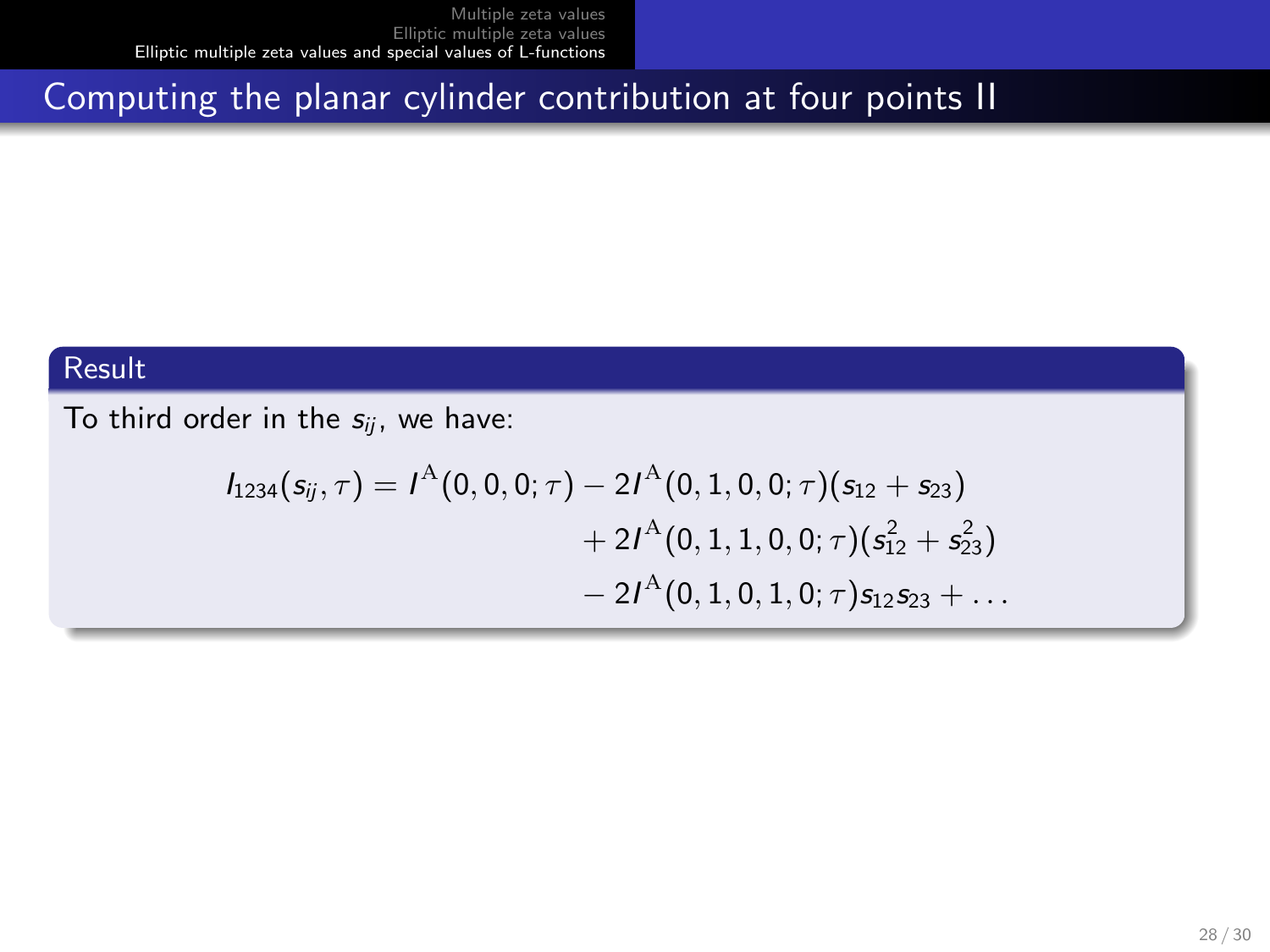# Summary of main results

- **Q** Elliptic multiple zeta values are coefficients of the elliptic KZB associator (regularized monodromy of the elliptic KZB connection).
- **2** They can be decomposed uniquely into iterated Eisenstein integrals. The occurring linear combinations of iterated Eisenstein integrals are controlled by a special Lie algebra of derivations, and ultimately by modular forms for  $SL_2(\mathbb{Z})$ .
- **3** They satisfy interesting relations (Fay-shuffle relations), which can be determined completely in some special cases.
- **4** Their constant terms generalize special values of L-functions of Eisenstein series.
- **•** Elliptic multiple zeta values appear in computations in string theory.